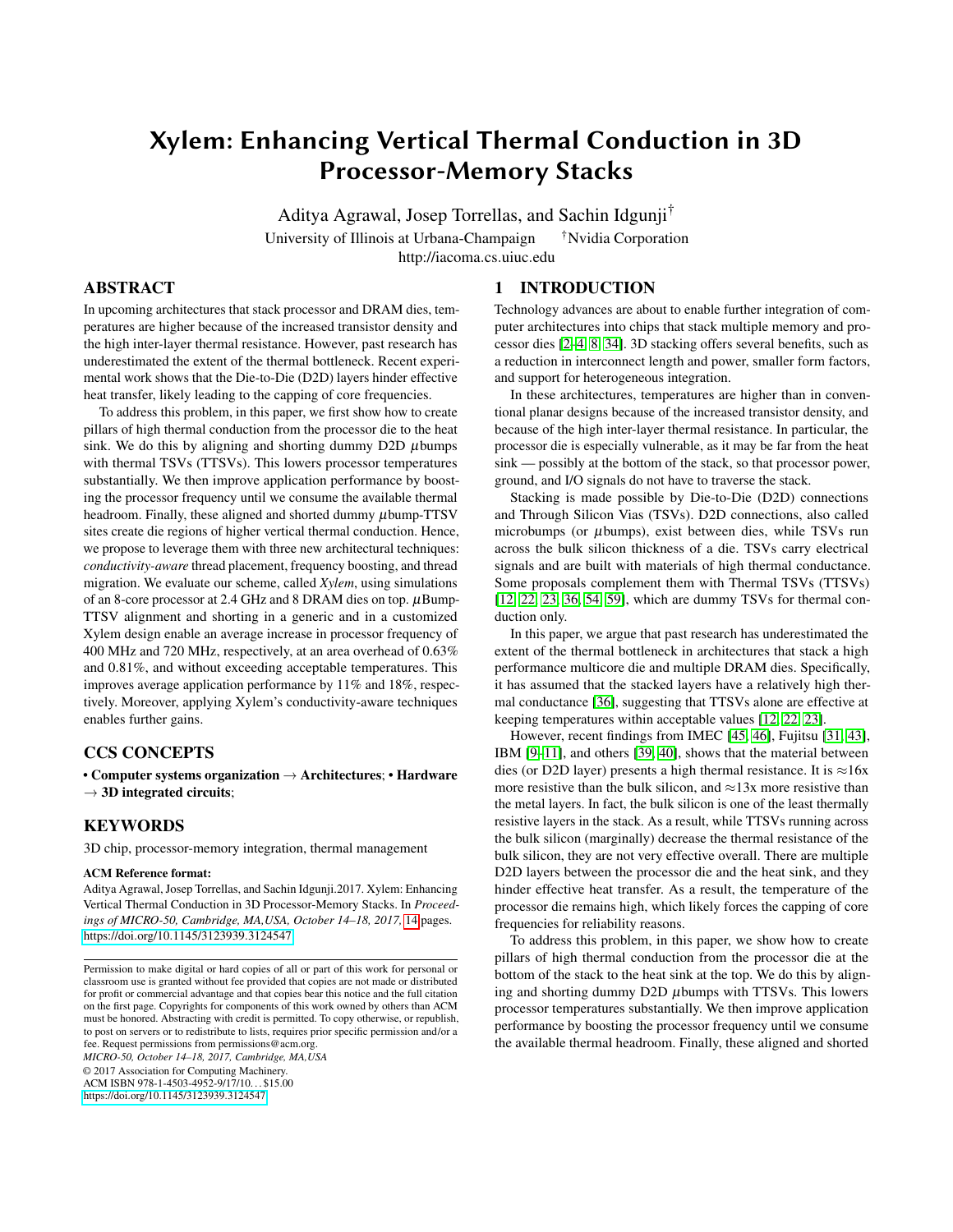dummy µbump-TTSV sites create die regions of higher vertical conduction. Hence, we propose to leverage them with three new architectural techniques to further improve performance: conductivity-aware thread placement, frequency boosting, and thread migration.

We evaluate our proposal, called *Xylem*, using simulations of a processor-memory stack. Our baseline is a Wide I/O compliant stack with an 8-core processor die at 2.4 GHz, and 8 DRAM dies on top.  $\mu$ Bump-TTSV alignment and shorting in a generic and in a customized Xylem design enable an average increase in processor frequency of 400 MHz and 720 MHz, respectively, at an area overhead of 0.63% and 0.81%. This improves average application performance by 11% and 18%, respectively. Moreover, applying Xylem's conductivity-aware techniques enables further, albeit smaller, gains.

This paper addresses issues from low-level technology to highlevel system integration. Its main contributions are:

- The observation that D2D layers are the thermal bottleneck in processor-memory stacks. Hence, TTSVs alone are ineffective.
- The creation of pillars of high thermal conduction through the D2D layer by aligning and shorting dummy  $\mu$ bumps with TTSVs.
- The observation that enhanced conduction through the D2D layers presents an architectural opportunity: the resulting thermal headroom can be consumed by boosting processor frequency and, hence, improve application performance.
- Three new architectural techniques that leverage the enhanced conduction around the aligned and shorted dummy  $\mu$ bump-TTSV sites: conductivity-aware thread placement, frequency boosting, and thread migration.

# 2 BACKGROUND AND MOTIVATION

The dies within a stack can be arranged in different configurations, such as: active layer of the dies facing each other (face-to-face or f2f), active layer of one facing the bulk of another (face-to-back or f2b), and bulk layer of the dies facing each other (back-to-back or b2b). For more than two homogeneous dies, such as a stack of DRAM dies, f2b is the preferred choice, and is the one we use. For multiple heterogeneous dies, such as memory and logic, the configuration is dictated by functionality, cost, performance, and thermal issues.

#### 2.1 Through Silicon Vias (TSVs)

TSVs are vertical interconnects that run across the thickness of the die. There are several process flows for TSV fabrication, such as via first, via middle, frontside via-last, and backside via-last [\[5,](#page-11-6) [6,](#page-11-7) [29\]](#page-12-7). In addition, TSVs can be made before or after bonding. With the exception of the frontside via-last process, a TSV is present only in the silicon layer of a die, and not in the metal layers.

Ideally, we want a high TSV density (i.e., the number of TSVs in a given area). The density is determined by the TSV's aspect ratio and the die thickness. A TSV's aspect ratio is its height divided by its diameter, and is determined by manufacturing constraints and choice of TSV metal. For example, tungsten (W) allows TSV aspect ratios of about 30:1, while copper (Cu) is limited to no more than 10:1. For a given die thickness, the TSV density is proportional to the square of the aspect ratio; hence, high aspect ratios are preferred. For a given aspect ratio, the density is inversely proportional to the square of the die thickness. Hence, to attain high densities (and to aid TSV fabrication), dies are thinned down to a few tens of microns [\[3,](#page-11-8) [36\]](#page-12-3). However, researchers have observed that die thinning reduces lateral

thermal spreading and worsens chip temperatures [\[16,](#page-12-8) [59\]](#page-13-2). Emma et al. [\[16\]](#page-12-8) compare Cu and W TSVs in detail.

#### 2.2 Die-to-Die Micro-Bumps  $(\mu$ Bumps)

µbumps provide the interconnection between the dies in the stack. They are like the C4 pads that connect a die to a board, but with a much finer pitch. Their pitch is larger than that of TSVs, and hence they determine the interconnect density between the dies. The most widely-used implementation for a  $\mu$ bump is a Cu pillar with a tin-silver solder.

 $\mu$ bumps can be electrical or dummy. Electrical  $\mu$ bumps provide signal connections between the dies. To facilitate more electrical connections, electrical  $\mu$ bumps have fine diameters and pitch of about 17  $\mu$ m and 50  $\mu$ m, respectively [\[33\]](#page-12-9). Dummy  $\mu$ bumps exist, and are used for mechanical support and ease of stacking. They are electrically grounded to prevent charge accumulation.

## 2.3 Thermal Effects in Stacks

Stacking worsens on-die temperatures [\[3,](#page-11-8) [36,](#page-12-3) [59\]](#page-13-2) because of the increased transistor density and high inter-layer thermal resistance. The rate *Q* of heat flow (i.e., power) across a layer is proportional to the thermal conductivity of the layer  $(\lambda)$  and the temperature difference across the layer ( $\delta T$ ). Mathematically,  $Q \propto \lambda \times \delta T$ . If the power dissipated in a layer is constant, then a lower  $\lambda$  results in a higher temperature difference across the layer. Since the stack has multiple layers, the temperature differences add up, and the layer farthest from the heat sink will be at the highest temperature.

In a stack, the layer between dies (or die-to-die (D2D) layer) has the lowest thermal conductance. This is because typical D2D underfills have a  $\lambda \approx 0.5$  W/m-K. In contrast, silicon has a  $\lambda \approx 120$ W/m-K. Consequently, there is ongoing research on improving the D2D layer conductance, e.g., by using new underfills. An alternative is to fill the D2D layer with dummy  $\mu$ bumps, after provisioning for the electrical  $\mu$ bumps. Placing dummy  $\mu$ bumps has no area or manufacturing overhead. Their location can be standardized in the future, similar to electrical  $\mu$ bumps.

While the thermal conductivity of a Cu pillar with the solder in a  $\mu$ bump is  $\approx$  40 W/m-K, the real thermal conductivity of a D2D layer filled with dummy  $\mu$ bumps with a 25% density has been recently measured, by IBM [\[9,](#page-11-4) [11\]](#page-11-5) and others [\[39\]](#page-12-5), to be *only* about 1.5 W/m-K. The reason is that the D2D layer also includes several lowconductivity materials, like underfill/air,  $SiO<sub>2</sub>$ , and SiN. Detailed cross sections of the D2D layer can be found in [\[9,](#page-11-4) [11,](#page-11-5) [39\]](#page-12-5). Such a low thermal conductivity makes the multiple D2D layers the *true* thermal bottleneck in the stack.

Since TSVs are vertical metal interconnects with high thermal conduction, researchers have proposed to use dummy TSVs simply for thermal conduction to reduce temperatures, as opposed to for electrical conduction [\[12,](#page-11-3) [22,](#page-12-1) [23,](#page-12-2) [36,](#page-12-3) [54,](#page-13-1) [59\]](#page-13-2). These are called Thermal TSVs (TTSVs). TTSV improve the thermal conduction of only the bulk silicon layer. Hence, as we show later, they are ineffective standalone at reducing the stack temperature. All TTSVs are electrically grounded to prevent charge accumulation.

#### 2.4 Stacked Memory Standards

Manufacturers and standards committees have proposed several stacked memory architectures: Hybrid Memory Cube (HMC) [\[27\]](#page-12-10)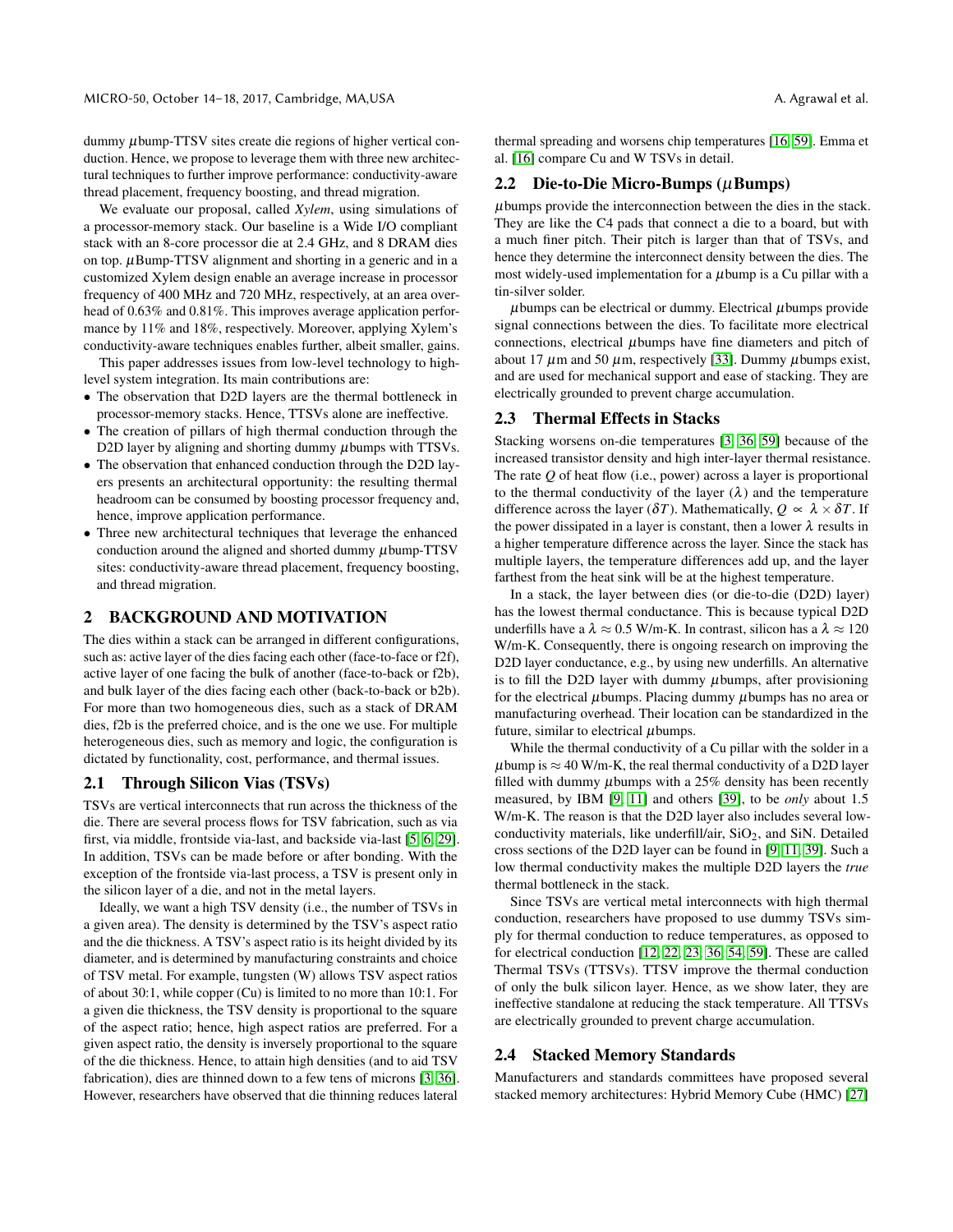from Micron, and High Bandwidth Memory (HBM) [\[25\]](#page-12-11), Wide I/O [\[62\]](#page-13-6), and Wide I/O 2 [\[61\]](#page-13-7) from JEDEC. HMC and HBM are 2.5D memory architectures with an optional die for controller operations. Wide I/O (prototyped by Samsung [\[33\]](#page-12-9)) and Wide I/O 2 are true 3D stacked architectures which can be connected to a processor die through TSVs. In this paper, we consider the thermal challenges in a true 3D stack like Wide I/O plus a processor die.

Fig. [1](#page-2-0) shows the Wide I/O organization. It supports 4 physical channels. Each one contains independent control, data, and clock signals. Each memory die in the stack is called a slice, and has 4 ranks (1 per channel). A stack of 4 slices results in 4 ranks per channel and 16 overall. Each rank is divided into 4 banks, resulting in a total of 16 banks per slice. Current Wide I/O standards [\[61,](#page-13-7) [62\]](#page-13-6) provide neither TTSVs nor dummy  $\mu$ bumps.

<span id="page-2-0"></span>

Figure 1: Wide I/O organization (not to scale).

## <span id="page-2-2"></span>2.5 Shortcomings of Prior Work

Recent literature from IMEC, Fujitsu, IBM and others shows that the D2D layer is the thermal bottleneck in a stack. Specifically, Matsumoto et al. [\[39\]](#page-12-5) and Colgan et al. at IBM [\[9,](#page-11-4) [11\]](#page-11-5) independently measure  $\lambda_{D2D} \approx 1.5$  W/m-K, and its thickness,  $t \approx 20$   $\mu$ m, on a die-to-wafer and die-to-die bonding technology, respectively. In addition, Oprins et al. at IMEC [\[45,](#page-13-3) [46\]](#page-13-4) state that the inter-die thermal resistance represents a significant part of the total resistance in a 3D stack, and measure a  $\lambda_{D2D} = 1.08$  W/m-K on a wafer-towafer bonding process. Also, Nakamura et al. at Fujitsu [\[31,](#page-12-4) [43\]](#page-13-5) point out that for thermal analysis of a 3D-stacked LSI, it is critical to understand the heat flow through the microbumps.

Let us use Matsumoto's and Colgan's number. A layer's thermal resistance per unit area is  $R_{th} = t/\lambda$ . Hence, the D2D layer's  $R_{th}$  is  $\approx$ 13.33 mm<sup>2</sup>-K/W. In comparison, the  $R<sub>th</sub>$  of the bulk silicon layer in a processor die is  $\approx 0.83$ , and that of the metal layers in the processor die is  $\approx$  1. This makes the D2D layer  $\approx$  16x more resistive than the bulk silicon, and  $\approx 13x$  more resistive than the metal layers.

Unfortunately, prior CAD and architecture work has consistently underestimated the D2D layer thermal resistance, either by assuming a high conductivity, a small thickness, or both. For example, [\[12\]](#page-11-3) does not model the D2D layer at all. [\[36\]](#page-12-3) uses a D2D thermal conductivity of  $\lambda_{D2D} \approx 100$  W/m-K, which is  $\approx 65x$  higher than what was measured. [\[22,](#page-12-1) [23\]](#page-12-2) model the D2D layer thickness to be only  $t_{D2D}$ =0.7  $\mu$ m, which is  $\approx$  20x lower than what was measured, and a  $\lambda_{D2D}$  that varies that from 1 to 100 W/m-K, which is up to  $\approx$  65x higher than what was measured. All this has resulted in underestimating the thermal bottleneck effects of the D2D layer.

Prior proposals have focused on making the silicon layer of a die more conductive through the use of TTSVs. By underestimating the D2D thermal bottleneck, their data shows that TTSVs alone are effective for thermal management in 3D stacks. In this paper, by accurately taking into account the D2D layer, we show that TTSV placement alone is not effective at reducing the stack temperature. We need to combine it with a mechanism to reduce D2D layer thermal resistance.

# 3 MAIN STACK TRADE-OFFS

When integrating DRAM and processor dies in a stack, the resulting organization often depends on the specific characteristics of the technologies employed. This can be seen in recent research prototypes, such as Centip3De [\[15\]](#page-12-12) and 3D-MAPS [\[32\]](#page-12-13). However, at a high level, there is a basic tradeoff between "processor-on-top" and "memory-on-top" organizations. These organizations are shown in Fig. [2a](#page-2-1) and [2b](#page-2-1), respectively.

<span id="page-2-1"></span>

Figure 2: Two standard stack organizations.

In both organizations, the top die is connected to the heat sink and the Integrated Heat Spreader (IHS) using a Thermal Interface Material (TIM) [\[52\]](#page-13-8). Then, the different memory and processor dies are connected to each other through D2D connections and TSVs.

### 3.1 Processor on Top

The "processor-on-top" organization (Fig. [2a](#page-2-1)) has thermal advantages but significant manufacturing limitations. The advantages come from placing the die with most of the power dissipation closest to the heat sink. Also, the frontside metal layer of the processor die faces the memory stack, so that the processor die does not need TSVs or die thinning. The memory dies have TSVs and need die thinning.

The manufacturing difficulties result from the fact that a typical processor die has close to a thousand pins, about half of which are devoted to power and ground signals [\[16,](#page-12-8) [53\]](#page-13-9). In this organization, the memory dies have to provision TSVs to connect the processor power, ground and I/O signals to the C4 pads. This is a large overhead. Moreover, different processors have different pin number and location requirements. Therefore, the memory vendor either has to grossly over provision TSVs to accommodate a wide variety of processor dies, or manufacture custom dies for different processor vendors. Neither approach is desirable. In addition, TSVs add resistance to the Power Delivery Network (PDN) [\[16,](#page-12-8) [53\]](#page-13-9). For a current-hungry processor die far away from the C4 pads, the IR drop across the TSVs is a concern.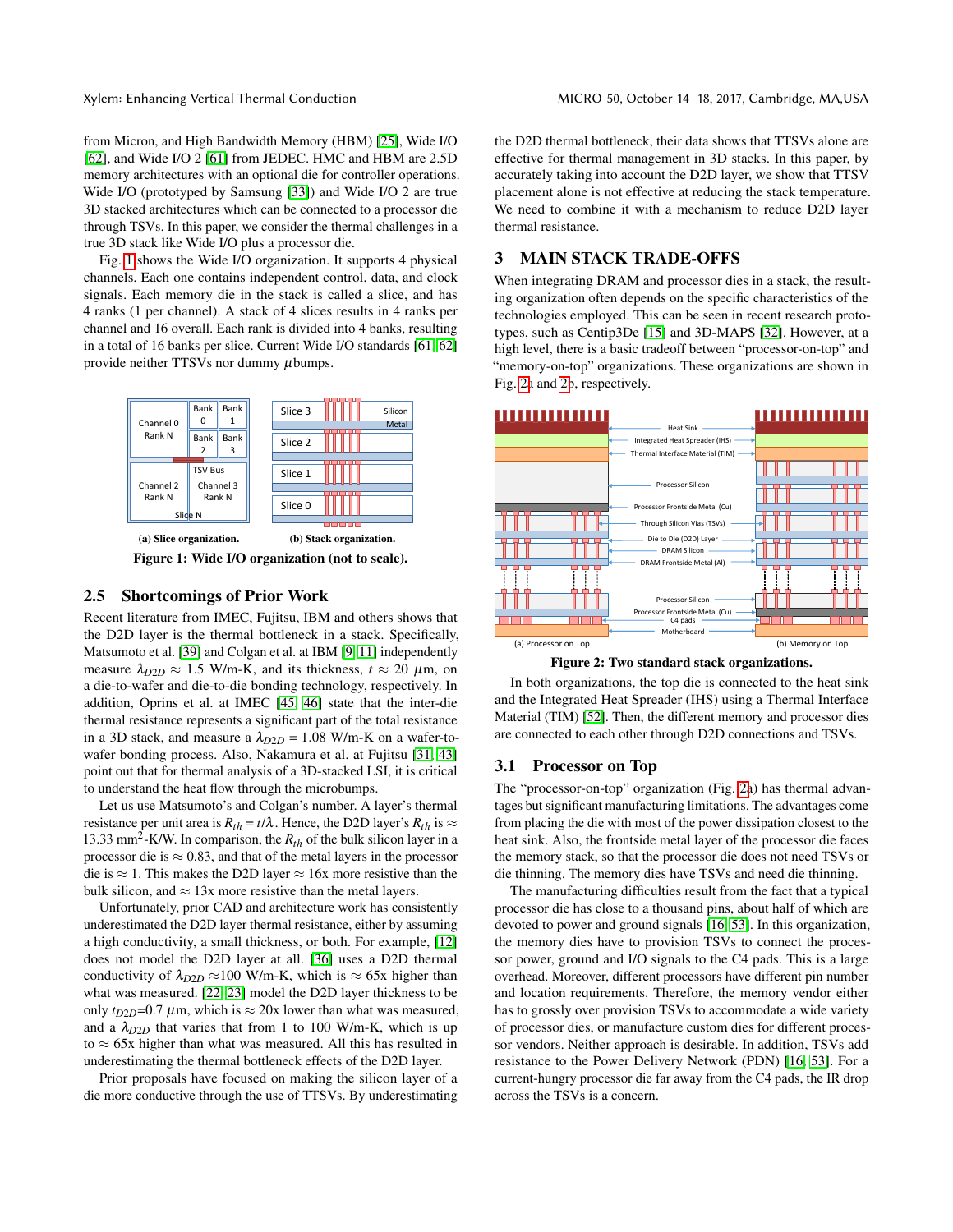MICRO-50, October 14–18, 2017, Cambridge, MA,USA A. Agrawal et al. Agrawal et al.

<span id="page-3-1"></span>

Figure 3: Impact of dummy  $\mu$ bump-TTSV alignment and shorting.

## 3.2 Memory on Top

The "memory-on-top" organization (Fig. [2b](#page-2-1)) has some thermal challenges, but does have clear manufacturing advantages. The thermal challenges result from the fact that the heat generated in the processor die has to traverse the many memory dies to reach the heat sink. Hence, the processor die will be at a significantly higher temperature than in planar organizations.

In this design, the frontside metal layer of the processor die is adjacent to the C4 pads. The main manufacturing advantage is that the high current-carrying power and ground signals, and the highfrequency I/O signals do not need TSVs [\[55\]](#page-13-10). In addition to simplifying the design, this avoids the IR drop issue mentioned above.

The memory stack in this configuration only contains TSVs as defined by the various 3D memory stacking standards, such as Wide I/O. The processor die only has to provision for the number and location of signals required for stack integration as given by the memory-stacking standards. Hence, the memory and processor die floorplans are independent of each other. However, the processor die has TSVs and requires thinning. Overall, given the manufacturing advantages of the "memory-on-top" organization, we use it.

# 4 ENHANCING VERTICAL CONDUCTION

In the "memory-on-top" organization, the processor (and memories) experience high temperatures. To avoid unsafe temperatures, these systems likely have to cap the frequency of the processor, in turn hurting performance.

To solve this problem, we propose to create pillars of high thermal conduction from the processor die to the heat sink at the top. For that, we need to focus on the thermal bottleneck, which is the D2D layers. In the following, we present the Xylem solution, which consists of aligning and shorting dummy D2D µbumps and TTSVs.

## <span id="page-3-2"></span>4.1  $\mu$ Bump-TTSV Alignment and Shorting

4.1.1 Summary of the Problem. Fig. [4](#page-3-0) shows the interface between two f2b DRAM dies [\[44\]](#page-13-11). From top to bottom, we see the face side of a die, a D2D layer, and the back side of another die. The upper die shows the bulk silicon layer, which has the active devices and electrical TSVs, and the frontside metal layers. The latter contain metal routing layers  $(M_1 \text{ to } M_n)$  separated by dielectric materials with low thermal conductance. The D2D layer consists of a layer with  $\mu$ bumps separated by air or underfill, and the backside metal layers of the lower die — which typically have 0-2 layers of metal routing  $(BM_1$  to  $BM_2$ ) separated by dielectric materials with low thermal conductance. On the left side, a TSV in the lower die is connected through the backside metal layers to an electrical  $\mu$ bump and then through the frontside metal layers to devices in the upper die.

<span id="page-3-0"></span>

Figure 4: f2b DRAM die interface (not to scale).

In the figure, we have added two TTSVs and two dummy  $\mu$ bumps, shown in stripes. As the figure shows, the TTSVs typically terminate at the bulk silicon layers. In particular, they avoid the frontside metal layers because they would cause routing congestion in the already busy metal layers.<sup>[1](#page-0-0)</sup> TTSVs are generally not aligned with the  $\mu$ bumps.

As indicated in Section [2.5,](#page-2-2) data from Colgan et al. at IBM [\[9,](#page-11-4) [11\]](#page-11-5) and Matsumoto et al. [\[39\]](#page-12-5) shows that the D2D layer has a high *Rth* of  $\approx$ 13.33 mm<sup>2</sup>-K/W. This is the result of a sizable thickness and of a low thermal conductivity  $\lambda$ . The multiple D2D layers are the thermal bottleneck in the stack.

4.1.2 Proposed Solution. Our approach is to align dummy  $\mu$  bumps in the D2D layer with TTSVs in the back side of the die and short them. To see how, consider Fig. [3a](#page-3-1), which shows two identical DRAM dies connected f2b. There are two TTSVs that are aligned, but are separated by a D2D layer and the frontside metal layers of the upper die. We align the TTSVs with a dummy  $\mu$ bump (Fig. [3b](#page-3-1)) and then, using a backside metal via, short the dummy  $\mu$  bump with the lower-die TTSV (Fig. [3c](#page-3-1)).

Ideally, we would also want to short the upper-die TTSV with the  $\mu$ bump. However, the frontside metal layers carry many electrical signals, and using a frontside metal via [\[10\]](#page-11-9) may or may not be possible, and may cause routing congestion. In addition, as shown in Fig. [3c](#page-3-1), the  $R_{th}$  of the frontside metal layers is only 0.22 mm<sup>2</sup>-K/W. This number is obtained with  $d=2 \mu m$  and  $\lambda=9$  W/m-K [\[3\]](#page-11-8). This is small compared to the *Rth* of the original D2D layer.

With this approach, we have created a path of low thermal resistance from the lower-die TTSV through the D2D layer, which drains the heat. Specifically, given that the  $\lambda$  of the TTSV's Cu is

<sup>&</sup>lt;sup>1</sup>The exception is when TSVs are built using the more costly frontside via last process, as in Black et al. [\[3\]](#page-11-8).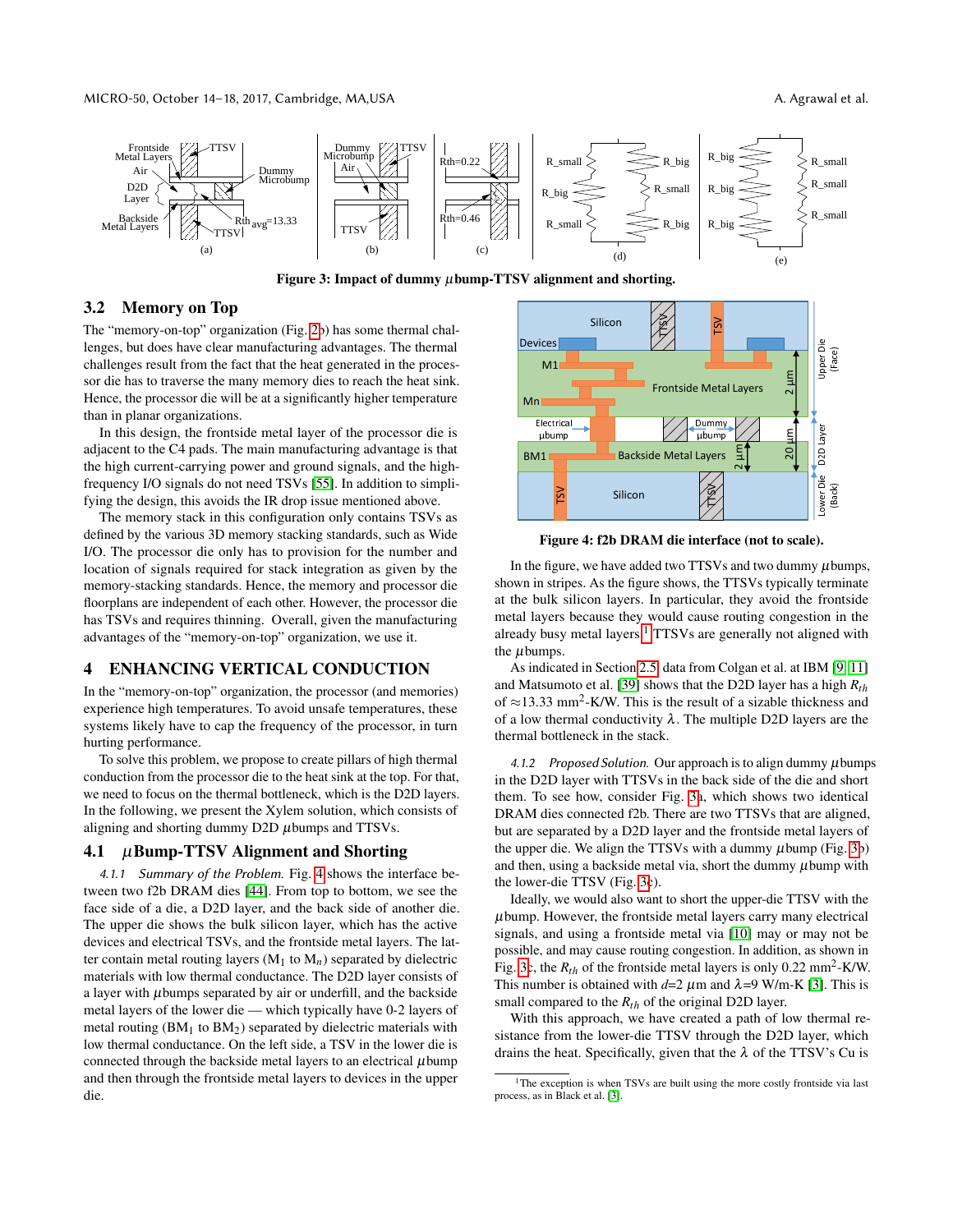400 W/m-K [\[3\]](#page-11-8), the  $\lambda$  of the  $\mu$ bump is 40 W/m-K [\[39\]](#page-12-5), and the  $\mu$ bump's thickness is 18 $\mu$ m, we compute the  $R_{th}$  of the D2D layer at this location as  $R_{th\_bump} + R_{th\_short} = 18 \mu m / 40 W/m-K + 2 \mu m /$  $400W/m-K = 0.46$  mm<sup>2</sup>-K/W. This is a *local*  $R_{th}$  that is  $\approx 30x$  lower than the average  $R_{th}$  of 13.33.

Pictorially, we have moved from an environment with thermal resistances like Fig. [3d](#page-3-1) to one like Fig. [3e](#page-3-1). Fig. [3d](#page-3-1) represents Fig. [3a](#page-3-1). We have a large thermal resistance (average of the D2D layer) connecting two small thermal resistances (the TTSVs), all in parallel with a small resistance (the  $\mu$ bump) connecting two relatively larger resistances (the silicon of the dies). On the other hand, Fig. [3e](#page-3-1) represents Fig. [3c](#page-3-1). We have connected all three small resistances in series. A trivial calculation of the equivalent resistance shows that the heat has now a low-resistance path.

Electrical TSVs also contribute to thermal conduction because they are connected to  $\mu$  bumps. However, their contribution is limited. The reason is that the placement of electrical TSVs in the chip is dictated by stacking standards, and is oblivious to hotspots. For example, Wide I/O clusters all 1,200 TSVs in the center of the memory die, together with the electrical  $\mu$ bumps (Fig. [1\)](#page-2-0).

## 4.2 Placing TTSVs

We now consider how to place the TTSVs in the dies. Then, aligning dummy  $\mu$ bumps to these TTSV will be easy because dummy  $\mu$ bumps are plentiful. Ideally, we want the TTSV diameter to be the same as the  $\mu$ bump diameter, to facilitate maximum heat flow.

We build on top of a stack that follows the Wide I/O organization (Fig. [1\)](#page-2-0). Each die has a TSV bus in its center with 1,200 TSVs meant for electrical connections, together with the electrical  $\mu$ bumps. One such die is shown in Fig. [5a.](#page-4-0) These TSVs also aid in thermal conduction.

<span id="page-4-5"></span><span id="page-4-0"></span>

<span id="page-4-4"></span>

<span id="page-4-3"></span>To place TTSVs, we need to abide by the DRAM die floorplan and physical constraints. First, we place the TTSVs in the peripheral logic, to avoid disrupting the regular nature of the banks. Second, to avoid the TSV's lateral thermal blockage [\[7\]](#page-11-10), we distribute the TTSVs, instead of aggregating them into a large TTSV farm. Finally, since TSV fabrication affects transistor performance nearby [\[1\]](#page-11-11), we maintain a *Keep Out Zone* (KOZ) around each TTSV. Note that the peripheral logic contains row/column decoders, charge pumps, I/O logic, and temperature sensors. Hence, placing TTSVs has an area overhead.

Based on these constraints, we propose two simple TTSV placements, namely one generic and one custom. Ideally, TTSV placement should be generic. Memory manufacturers should not make assumptions about other layers of the stack, such as the location of the hotspots in the processor die. Our generic placement is called *Bank Surround* (*bank*) and is shown in Fig. [5b.](#page-4-1) It places the TTSVs in the peripheral logic at the vertices of each bank. Note that the peripheral logic area that runs horizontally across the die center is wider because of the Wide I/O TSV bus. Hence, we place two TTSVs at each point in the center stripe, instead of one everywhere else. The total number of TTSVs in the die is 28.

If we know the hotspots in the processor, we can devise a more effective, custom TTSV placement strategy. In this paper, we use the processor die floorplan shown in Fig. [6.](#page-4-2) This is a typical layout for commercial processors [\[20,](#page-12-14) [30,](#page-12-15) [56](#page-13-12)[–58,](#page-13-13) [60\]](#page-13-14), where the cores are on the outside and the Last-Level Cache (LLC) in the center. This layout separates the hot spots, which are the cores. The figure shows that the Wide I/O memory controllers and part of the TSV bus are in the logic layer. This is a layer in between the bulk silicon and the metal layers; it was not shown in Fig. [2](#page-2-1) for simplicity.

<span id="page-4-2"></span>

#### Figure 6: Processor die floorplan.

<span id="page-4-1"></span>Knowing the location of the cores, we add 8 additional TTSVs close to the cores. The result is the *Bank Surround Enhanced* (*banke*) scheme of Fig. [5c.](#page-4-3) The total number of TTSVs is now 36. In effect, we have co-designed the memory and processor dies.

Finally, to perform experiments at a constant number of TTSVs, we take Bank Surround Enhanced and remove the 8 TTSVs from the peripheral logic area running horizontally across the die center. The resulting scheme, shown in Fig. [5d,](#page-4-4) has the same TTSV count as Bank Surround. We call it *Iso Count*.

## 5 TRADING THERMALS & PERFORMANCE

The alignment and shorting of dummy  $\mu$ bumps and TTSVs creates pillars of high thermal conduction from the processor die to the heat sink. We now show how we translate this feature into performance improvements.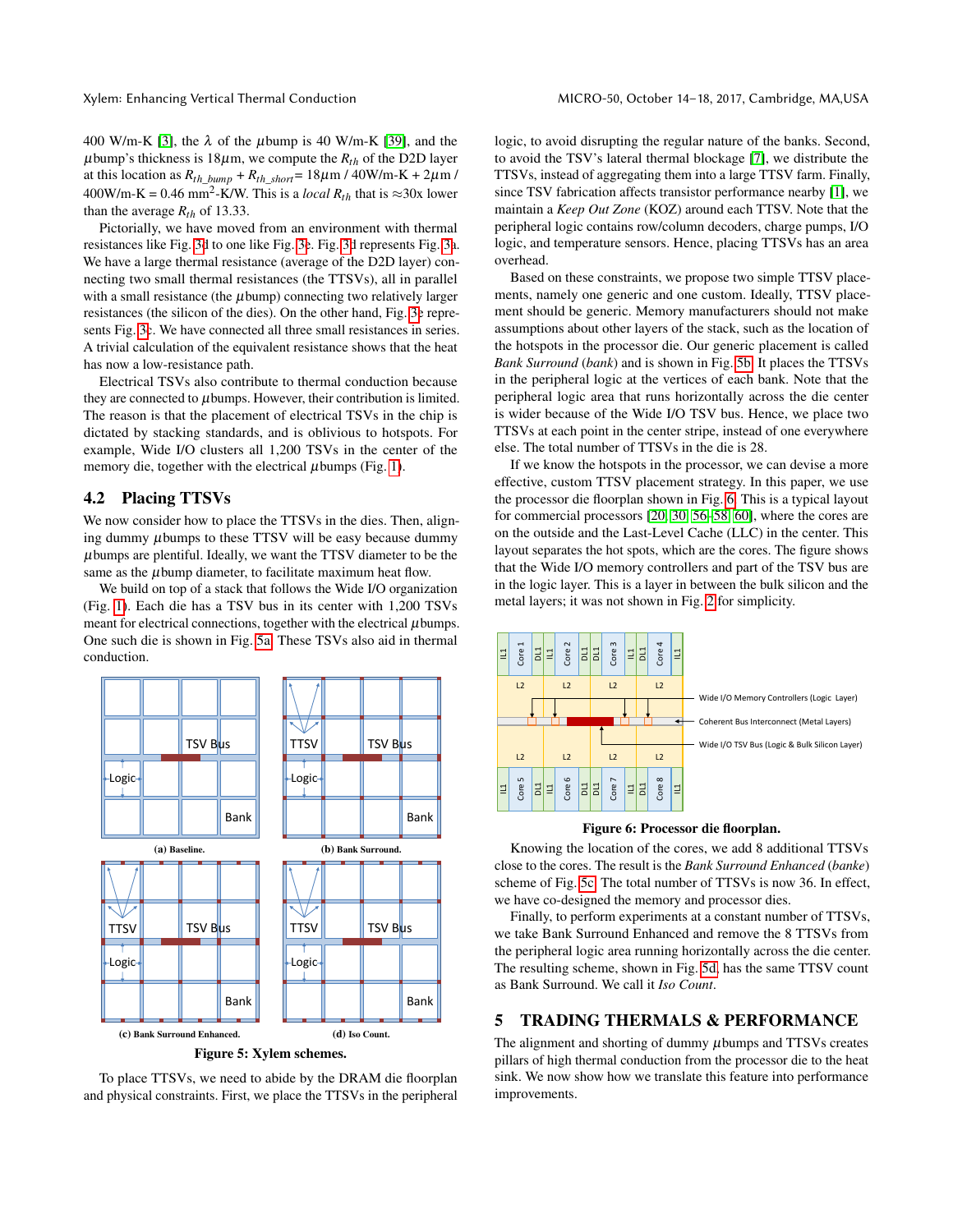## 5.1 Boosting Processor Frequency

An increase in the thermal conduction from the processor die to the heat sink results in a reduction in the temperature of the processor. Consequently, we propose to increase the processor's frequency and voltage until we consume the thermal headroom enabled. The result is higher application performance. For this, we use the DVFS infrastructure available in commercial processors [\[51\]](#page-13-15). DVFS infrastructure uses hardware and firmware, and is low overhead.

With Xylem, the manufacturer can rate the processor to work at a higher frequency for the same temperature limit. This optimization shows that, in a stacked architecture, there is a direct link between temperature and performance. Since these architectures are so thermally-limited, techniques like Xylem that reduce the temperature can improve performance substantially.

#### <span id="page-5-1"></span>5.2 Conductivity  $(\lambda)$  Aware Techniques

The presence of pillars of high thermal conduction induces spatial heterogeneity in the processor die in its ability to dissipate heat. We refer to the sites with aligned and shorted  $\mu$ bump-TTSVs as high vertical conductivity  $(\lambda)$  sites. The die areas close to these sites dissipate heat more easily than areas far from them. Hence, we propose λ*-aware* optimizations, which leverage the higher thermal conduction around these sites. As examples, we propose  $\lambda$ -aware thread placement,  $λ$ -aware frequency boosting, and  $λ$ -aware thread migration.

 $\lambda$ -aware techniques can be applied when there is obvious heterogeneity in vertical conduction. An example is when two dies of different materials are placed side by side, both on top of the processor die. In this case, one of the two same-level dies may enable higher vertical  $\lambda$  than the other die.  $\lambda$ -aware techniques can leverage this heterogeneity.

Even regular layouts such as *bank* and *banke* present thermal heterogeneity and can be leveraged by  $\lambda$ -aware techniques. Specifically, the inner cores in Figure [6](#page-4-2) (cores 2, 3, 6, and 7) have a smaller average distance to the high vertical  $\lambda$  sites compared to the outer cores (cores 1, 4, 5, and 8). This is the effect that we exploit in the λ-aware techniques.

5.2.1  $\lambda$ -Aware Thread Placement. The idea is to place the most thermally demanding threads on cores that are, on average, closer to the high vertical  $\lambda$  sites. Typically, the most thermally demanding threads are compute intensive. Our proposal is to place these threads on the inner cores, and the memory intensive threads on the outer cores. The result is a higher reduction in temperature than with a random placement and, hence, the ability to enable a higher increase in processor frequency. Note that all cores in the chip have the same distance to the on-chip coherence bus and, hence, to the Wide I/O memory controllers.

5.2.2 λ-Aware Frequency Boosting. Cores that are on average farther from the high vertical  $\lambda$  sites reach the temperature limit before cores that are on average closer to them. Consequently, we propose λ-aware frequency boosting. The idea is to boost the frequency of the cores that are closer to these sites more than the others. In our processor die, we boost the frequency of the inner cores more than that of the outer cores, so that all cores reach the maximum temperature. With this technique, we improve performance.

5.2.3  $\lambda$ -Aware Thread Migration. If we have fewer threads than cores, we may want to run a thread at high frequency on a core until the maximum temperature is attained, and then migrate the thread to an idle, cool core [\[21,](#page-12-16) [24\]](#page-12-17). This is repeated until the program terminates. In general, cores that are on average closer to the high vertical λ sites will take longer to reach the maximum temperature than the others. Consequently, in  $\lambda$ -aware thread migration, we propose to migrate a thread between cores that are on average closer to the high vertical  $\lambda$  sites, rather than between those on average farther, or between random cores. We will need fewer migrations to complete the program or, if we migrate at the same frequency, we will keep the cores at a lower average temperature. In our processor die, we migrate threads between the inner cores rather than between outer cores to keep a lower average temperature.

Note that  $\lambda$ -aware techniques are different from past thermalaware techniques [\[63,](#page-13-16) [64\]](#page-13-17). Past work assumed that all cores are homogeneous. However, in Xylem, the cores are heterogeneous due to different conductivities. Our techniques exploit this heterogeneity. For example, consider a thread-to-core assignment decision. If two cores are at about the same temperature, past work will pick a core randomly. However, Xylem will pick the core with a higher  $\lambda$ .

# <span id="page-5-0"></span>6 THERMAL MODELING AND SETUP

## 6.1 Thermal Modeling

We model a "memory-on-top" processor-memory stack, with 8 DRAM dies on top of a multicore processor die. As shown in Fig[.2b](#page-2-1), the stack is composed of many distinct layers: active heat sink, Integrated Heat Spreader (IHS), Thermal Interface Material (TIM), DRAM silicon, DRAM metal, D2D, processor silicon, and processor metal. Some layers occur multiple times in the stack. TTSVs are present only in the DRAM silicon and processor silicon layers.

Some layers are heterogeneous, e.g., due to the presence of TSVs and TTSVs. We model each layer as being composed of many rectangular blocks. For numerical stability, it is desirable for the blocks to have a squarish aspect ratio. Different blocks within the same layer may have different  $\lambda$ . Note, however, that while the floorplan is specified in these rectangular blocks, the thermal simulation is performed in grid mode for higher accuracy.

The  $\lambda$  of an area with two materials  $A$  and  $B$ , with conductivities  $\lambda_A$  and  $\lambda_B$ , and fractional area occupancies  $\rho_A$  and  $\rho_B$ , such that  $\rho_A + \rho_B = 1$ , is [\[41\]](#page-12-18):  $\lambda = \rho_A \times \lambda_A + \rho_B \times \lambda_B$ . For example, a TSV bus is composed of 25% Cu with  $\lambda$ =400 W/m-K and 75% Si with  $\lambda$ =120 W/m-K. Hence, its effective  $\lambda$  = 0.25×400 + 0.75×120 = 190 W/m-K.

Silicon and Frontside Metal. For accurate thermal analysis, the silicon layer and the metal layer of a die are modeled as two separate layers [\[3,](#page-11-8) [36\]](#page-12-3). We model the metal layer to also include the active silicon (or logic layer) because it is difficult to separate the power consumed by transistors and by wires. The metal routing layers (typically Al for memory and Cu for processor) together with dielectrics have a different  $\lambda$  than silicon. Since Al has a lower  $\lambda$  than Cu, the  $\lambda$  of the metal layer of a memory die is lower than that of the metal layer of the processor die [\[3\]](#page-11-8). The block boundaries in this layer are the architectural block boundaries — e.g., fetch, issue, RF, or ALU.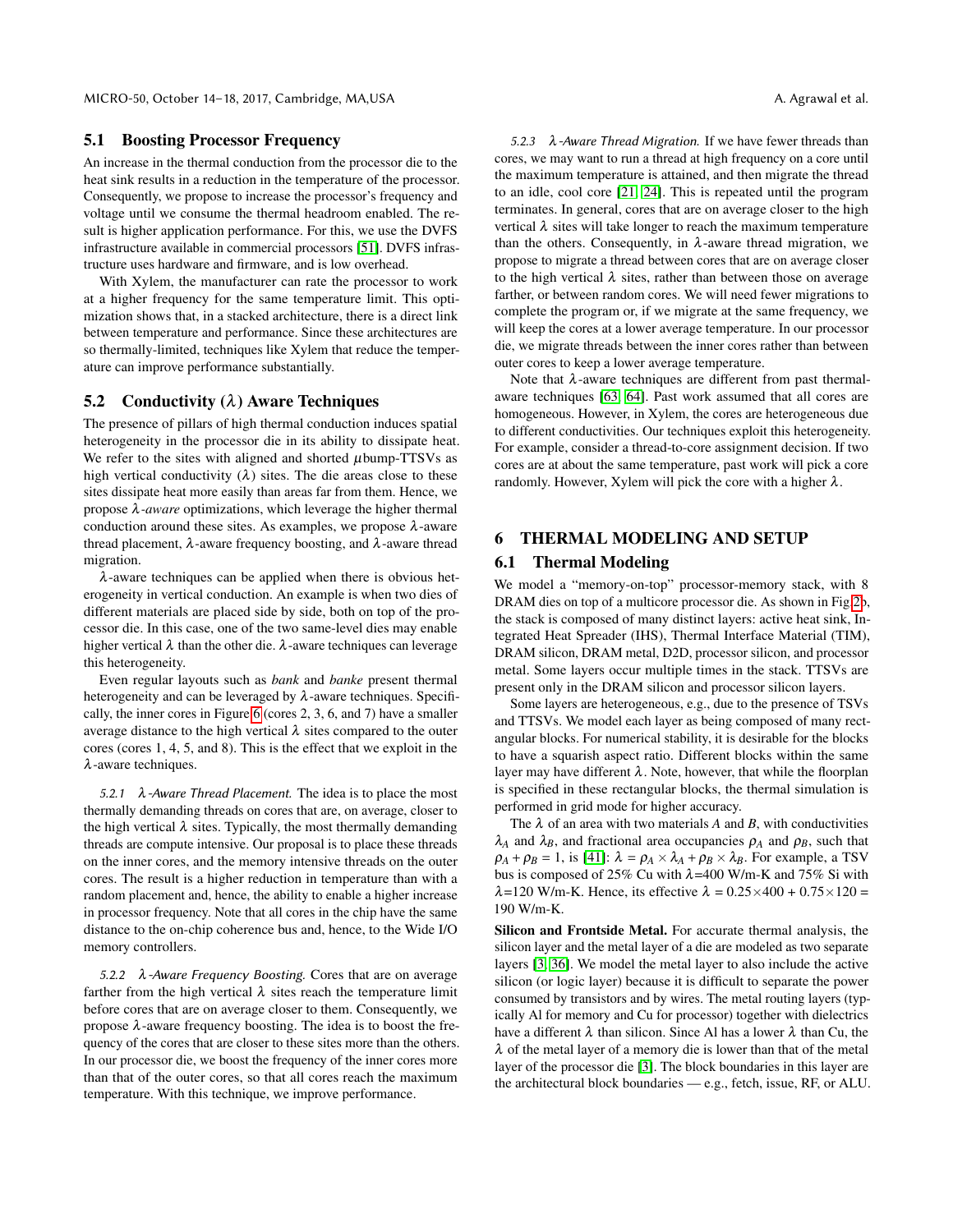TSVs and TTSVs. We use Cu as the material for electrical TSVs and TTSVs because it has a high electrical and thermal conductivity. From ITRS [\[28\]](#page-12-19), the electrical TSV size is 10  $\mu$ m. Since the aspect ratio of Cu is limited to 10:1 [\[16\]](#page-12-8), we use a die thickness of 100  $\mu$ m for all the dies in the stack. We use a KOZ of 10  $\mu$ m in both the X and Y dimensions. This results in an X and Y TSV pitch of  $20 \mu$ m, and fractional area occupancies of 0.25 and 0.75 for the Cu and Si, respectively. The 1200 electrical TSVs are modeled using 48 blocks of  $5\times 5$  TSVs each. Each block is  $100\mu$ m $\times 100\mu$ m, and has an effective  $\lambda$  of 190 W/m-K. Each TTSV is modeled as a single block of  $100\mu$ m $\times$ 100 $\mu$ m with a  $\lambda$  of 400 W/m-K. It has a KOZ of 10  $\mu$ m in both the X and Y dimensions.

D2D Layer. The D2D layer contains  $\mu$ bumps and backside metal layers, and is modeled as discussed in Sec. [4.1.](#page-3-2) The 1200 electrical  $\mu$ bumps in the center of the die are also organized in 48 blocks of  $5\times5$  µbumps each, with a total effective  $\lambda$  of 1.5 W/m-K. Each dummy  $\mu$ bump has a size of  $100\mu$ m $\times$   $100\mu$ m, and a  $\lambda$  of 40 W/m-K. Dummy  $\mu$ bumps have a 25% occupancy.

TTSVs and dummy  $\mu$ bumps are thicker than electrical TSVs and  $\mu$ bumps. This is to facilitate maximum heat transfer. One can imagine a foundry to provide a library of TSVs and  $\mu$ bumps of different sizes. Alternatively, an array of skinny TSVs and smaller  $\mu$ bumps can be used to mimic a thick TTSV and a thick dummy  $\mu$ bump.

Table [1](#page-6-0) shows the dimensions and  $\lambda$  of the layers in the stack. These values are obtained from various sources [\[3,](#page-11-8) [16,](#page-12-8) [26,](#page-12-20) [36\]](#page-12-3).

<span id="page-6-0"></span>

| Layer               | Dimensions                    | Thermal Conductivity $\lambda$ |
|---------------------|-------------------------------|--------------------------------|
|                     |                               | $(W/m-K)$                      |
| <b>Heat Sink</b>    | $6.0x6.0x0.7$ cm <sup>3</sup> | 400                            |
| <b>IHS</b>          | $3.0x3.0x0.1$ cm <sup>3</sup> | 400                            |
| <b>TIM</b>          | $50 \mu m$                    | 5                              |
| <b>DRAM Silicon</b> | $100 \ \mu m$                 | 120 (Si); 400 (TSV);           |
|                     |                               | 190 (TSV bus)                  |
| <b>DRAM</b> Metal   | $2 \mu m$                     |                                |
| D2D                 | $20 \mu m$                    | 1.5 ( $\mu$ bump = 40)         |
| Proc Silicon        | $100 \ \mu m$                 | 120 (Si); 400 (TSV);           |
|                     |                               | 190 (TSV bus)                  |
| Proc Metal          | 12 µm                         | 12                             |

Table 1: Dimensions and thermal parameters.

Table [2](#page-6-1) shows the different Xylem schemes evaluated. For each scheme, we list the name used in the evaluation and the number of TTSVs per die. The table includes the four schemes of Fig. [5](#page-4-5) plus one additional one, called *prior*. *Prior* is similar to *banke* except that dummy µbumps and TTSVs are neither aligned nor shorted and, hence, there is no good conduction path through the D2D layers. *Prior* mimics the prior proposals, which place TTSVs near hotspots but ignore the impact of the D2D layers [\[12,](#page-11-3) [22,](#page-12-1) [23\]](#page-12-2).

<span id="page-6-1"></span>

| Xylem Scheme                  | Name            | #TTSVs per Chip |
|-------------------------------|-----------------|-----------------|
| Baseline (Wide I/O)           | base            |                 |
| <b>Bank Surround</b>          | bank            | 28              |
| <b>Bank Surround Enhanced</b> | banke           | 36              |
| Iso Count                     | <i>isoCount</i> | 28              |
| Prior proposals               | prior           | 36              |

Table 2: Xylem schemes evaluated.

## 6.2 Architecture

The architecture is an 8-core chip multiprocessor under a stack of 8 DRAM dies. We use 32 nm technology. Each core is 4 issue and out of order. It has private L1 instruction and data caches, and a private L2 unified cache. A bus-based snoopy MESI protocol maintains coherence between the L2s. Each of the 8 DRAM dies has 4 Gb (512 MB) of memory, resulting in 4 GB of memory for the stack.

The DRAM stack organization follows Wide I/O [\[62\]](#page-13-6). The Wide I/O standard supports a modest bandwidth of about 12.8 GB/s, while Wide I/O 2 [\[61\]](#page-13-7) supports a bandwidth of about 51.2 GB/s. Hence, we use the Wide I/O stack organization, but use a data rate of 51.2 GB/s. Note that the problems and solution proposed in this paper are generally applicable to any processor-memory stack.

The frequency of our architecture can change between 2.4 GHz (default) and 3.5 GHz in 100 MHz steps. At 2.4 GHz, the power consumed by the *base* system is 8-24 W in the processor die and 2-4.5 W in the memory dies. Both the processor and the DRAM dies have a similar area of  $\approx 64$ mm<sup>2</sup> and a similar aspect ratio. This simplifies the analysis. If processor and DRAM die areas are different, we need to perform a slightly more involved thermal analysis, but the methodology is largely the same. We use a maximum safe temperature for the processor of  $T_{j,max}=100$  °C, and a maximum for the DRAM of 95 ◦C, which is within *the extended range* allowed by JEDEC [\[14\]](#page-12-21). The architectural parameters are summarized in Table [3.](#page-6-2) We have broadly validated our power estimations with published numbers from Intel's Xeon E3-1260L.

<span id="page-6-2"></span>

| <b>Processor Parameters</b>  |                                                   |  |
|------------------------------|---------------------------------------------------|--|
| Multicore chip               | 32nm, eight 4-issue OoO, 2.4-3.5 GHz              |  |
| Inst. L1 cache               | 32 KB, 2 way, 2 cycles Round Trip (RT)            |  |
| Data L1 cache                | 32 KB, 2 way, WT, 2 cycles RT                     |  |
| L <sub>2</sub> cache         | 256 KB, 8 way, WB, private, 10 cycles RT          |  |
| Cache Line; Network          | 64 bytes; 512 bit bus                             |  |
| Coherence                    | Bus-based snoopy MESI protocol at L2              |  |
| DRAM access                  | $\approx$ 100 cycles RT (idle)                    |  |
| Max. temperature             | Processor: $T_{i,max} = 100^{\circ}C$ ; DRAM=95°C |  |
| <b>Stack DRAM Parameters</b> |                                                   |  |
| Dies; Channels               | 8:4                                               |  |
| Ranks/die; Banks/rank        | $4(1$ per channel); $4$                           |  |
| Capacity                     | 4 Gb/die = 4 GB total in stack                    |  |
| I/O freq.; Data rate         | 800 MHz; DDR                                      |  |
| # of memory controllers      | 4 Wide I/O DRAM controllers                       |  |

Table 3: Architectural parameters.

#### 6.3 Tools and Applications

We use the SESC [\[49\]](#page-13-18) cycle-level simulator to model the architecture. We obtain the dynamic and leakage energy of the processor die from McPAT [\[35\]](#page-12-22). The timing and energy of the DRAM dies is modeled with DRAMSim2 [\[50\]](#page-13-19). We also use McPAT to estimate the area of the blocks within the processor die. The floorplan for each layer in the 3D stack is obtained using ArchFP [\[17\]](#page-12-23). Fig. [6](#page-4-2) shows the highlevel floorplan of the processor die that we use in the evaluation. We ensure that known hotspots in the processor die such as FPUs are spatially separated from each other.

To model the thermal effects in a stacked architecture, we use HotSpot's extension in [\[41\]](#page-12-18). The original HotSpot [\[26\]](#page-12-20) models 3Dstacked architectures, but only allows homogeneous layers. The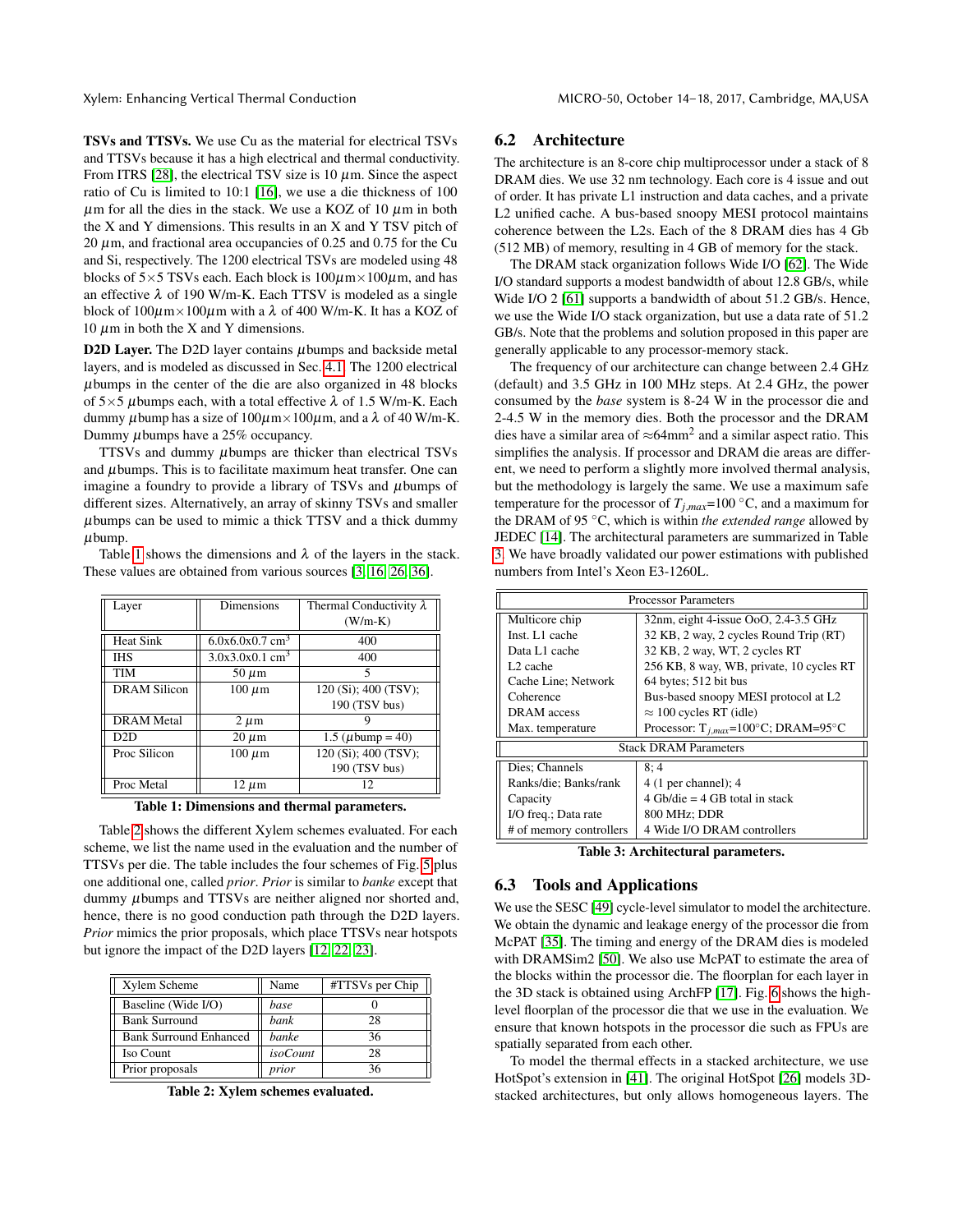<span id="page-7-0"></span>

extension enables modeling layers with blocks that have a heterogeneous set of  $\lambda$  and heat capacity values. We model both lateral and vertical heat conduction. We use the grid model as opposed to the block model as it is more accurate. Following the conventional HotSpot approach, we first obtain a processor-memory power trace, and then use HotSpot to estimate the steady state temperatures.

We run 8-threaded parallel applications from the SPLASH-2, PARSEC and NAS Parallel Benchmark (NPB) suites. The applications and their sizes are: Barnes (16 K particles), Cholesky (tk29.O), FFT (2<sup>22</sup> points), FMM (16 K particles), LU (512x512 matrix, 16x16 blocks), Radiosity (batch), Radix (4 M integers), Raytrace (teapot), Blackscholes (sim medium), Fluidanimate (sim small), BT (small), CG (workstation), FT (workstation), IS (workstation), LU-NAS (small), MG (workstation), and SP (small). These codes represent a diverse set.

# 7 EVALUATION

For each Xylem scheme, we examine the area and routing overheads, the temperature reduction and, after frequency boosting, the changes in frequency, performance, power, and energy. We also compare schemes that have the same TTSV count but different placement. We then evaluate the impact of Xylem on memory temperatures. After that, we evaluate our proposed  $\lambda$ -aware techniques. Finally, we perform a sensitivity analysis. In all plots, temperature refers to the hotspot temperature.

## 7.1 TTSV Area and Routing Overheads

Based on the TTSV parameters of Section [6,](#page-5-0) the area of one TTSV plus its KOZ is 0.0144 mm<sup>2</sup>. Given the total number of TTSVs for each of the Xylem schemes (as shown in Table [2\)](#page-6-1), the total TTSV area overhead for the *bank* and *banke* schemes is equal to 0.4032  $mm<sup>2</sup>$  and 0.5184 mm<sup>2</sup>, respectively. Compared to the 64.34 mm<sup>2</sup> die area of a Wide I/O DRAM prototype by Samsung [\[33\]](#page-12-9), this is a 0.63% and 0.81% overhead, respectively. Note that, since the TTSVs are passive, they do not have any energy overhead. Also, as shown in Fig. [3,](#page-3-1) TTSVs are not present in the frontside metal layers and, hence, do not cause any routing congestion or overheads there.

# 7.2 Impact of Xylem on Processor Temperature

Fig. [7](#page-7-0) shows the effect of Xylem on the steady state temperature of the processor die. The figure shows four bars for each of the 17 applications, corresponding to the *base*, *bank*, *banke* and *prior* schemes. Each bar shows the steady state temperature reached by the hottest core when we run at 2.4 GHz, 2.8 GHz, 3.2 GHz, and 3.5 GHz. At some frequencies, for some applications, the figure shows a temperature in excess of  $T_{j,max}$  (100 °C). However, in a real machine, a Dynamic Thermal Management (DTM) system would throttle frequencies to prevent excessive temperatures.

We see that processor temperature increases with increasing frequency. For example, as we go from 2.4 GHz to 3.5 GHz in *base*, the temperature increases by 10  $\degree$ C in FT (a memory-intensive code) and by 30 ◦C in LU (NAS) (a compute-intensive code). Moreover, the temperature in *base* approaches  $T_{j,max}$  even at 2.4 GHz for some applications, such as Cholesky, Barnes, Radiosity and LU (NAS). This shows that, *without TTSVs*, we cannot increase the frequency beyond 2.4 GHz.

We now consider a given frequency and compare the temperature reached by each of the schemes. For example, take 2.4 GHz. We see that both the *bank* and *banke* schemes are highly effective at reducing the temperature. To see the effect more clearly, Fig. [8](#page-7-1) presents the data in a different way. It shows the temperature difference in  $°C$ between *base* and *bank*, and between *base* and *banke* — always at 2.4 GHz. The figure shows the difference for each application and the arithmetic mean. On average, *bank* and *banke*, reduce the steady state processor die temperature by 5 ◦C and 8.4 ◦C respectively. Going back to Fig. [7,](#page-7-0) we see that *bank* and *banke* schemes attain temperature reduction at all frequencies.

<span id="page-7-1"></span>

Figure 8: Steady-state temperature reduction over *base*.

We now consider *prior*. It is like *banke* except that dummy  $\mu$ bumps and TTSVs are neither aligned nor shorted. Hence, there is no good conduction path through the D2D layers. *prior* mimics the prior proposals, which ignore the impact of the D2D layers. We see in Fig. [7](#page-7-0) that *prior* hardly offers any thermal benefit over *base*. This is in contrast to prior studies [\[12,](#page-11-3) [22,](#page-12-1) [23\]](#page-12-2) that show thermal gains with TTSV placement alone. It is the reduction of the D2D layer resistance, and not just TTSV placement, that offers the benefits.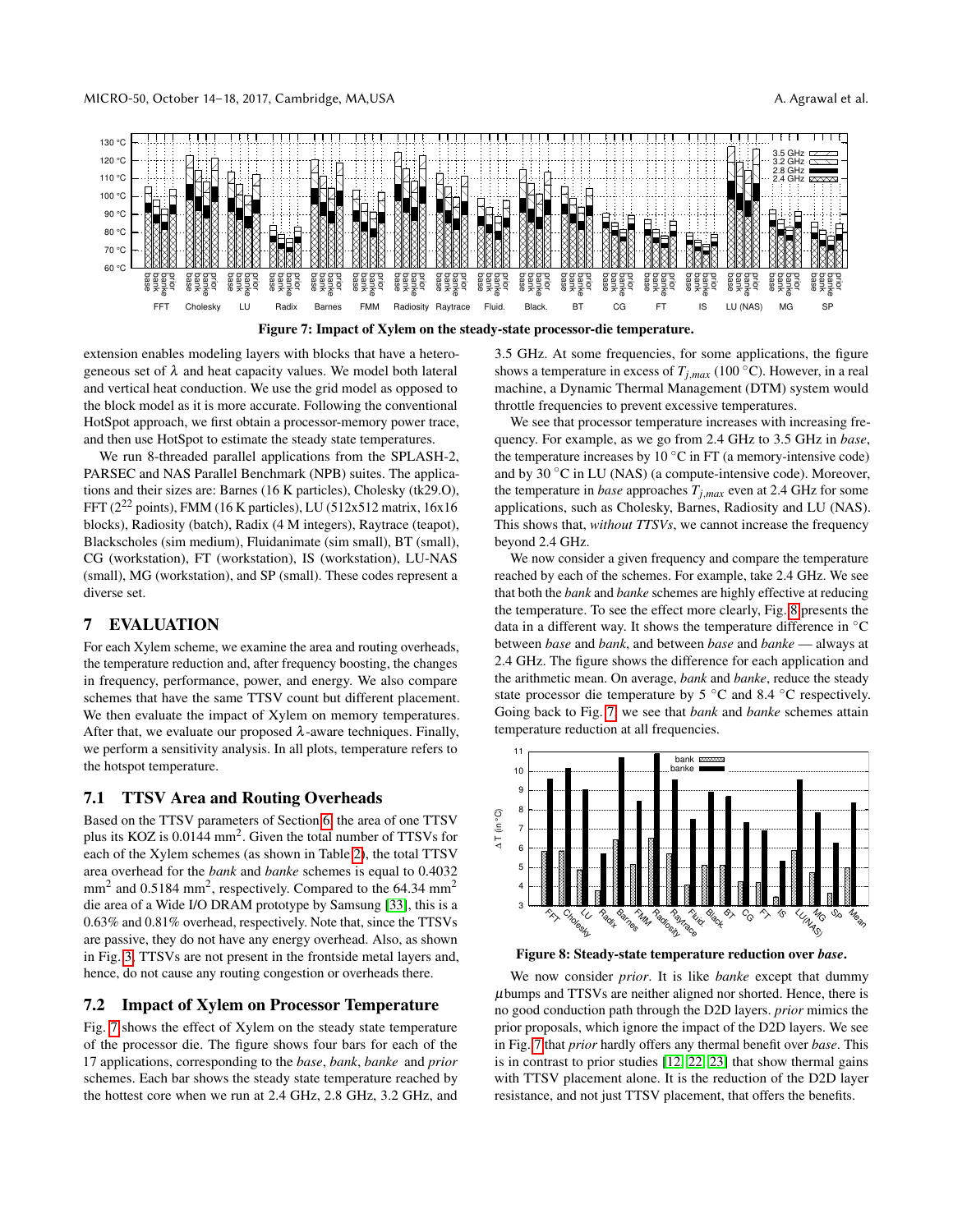# 7.3 Effect of Temperature Reduction

Fig. [7](#page-7-0) also shows that, at a fixed processor temperature, Xylem can run the system at higher frequencies. This can be seen by drawing an imaginary horizontal line and seeing that, as we go from *base* to *bank* and *banke*, we are substantially increasing the frequency of operation. This is one of the opportunities we exploit: improving thermal conduction, then boosting the frequency, for constant steady state temperature.

In this section, for each application, we choose the temperature of the *base* scheme at 2.4 GHz as a reference. Then, for the same application, for *bank* and *banke*, we find the frequency at which the processor temperature is closest to the reference without exceeding it. In the following, we analyze the resulting increase in system frequency and application performance, and the change in system power and energy.

7.3.1 System Frequency Increase. Fig. [9](#page-8-0) shows the increase in system frequency enabled by the *bank* and *banke* schemes over *base*. Recall that, for each application, we keep the steady state temperature equal to the one in the *base* scheme at 2.4 GHz. The figure shows bars for each application and the arithmetic mean. We see that, on average for all the applications, *bank* boosts the frequency by about 400 MHz, and *banke* boosts it by 720 MHz. These are substantial increases, which we argue justify the design effort and area cost of Xylem. These large increases are the result of *base* being *highly frequency-throttled*. Indeed, the cores are designed to run at 3.5 GHz, but thermal constraints in *base* force them to run at 2.4 GHz.

<span id="page-8-0"></span>

Figure 9: System frequency increase over *base*.

7.3.2 Application Performance Increase. Fig. [10](#page-8-1) shows the application performance increase over the *base* scheme as a result of the frequency boosting enabled by the *bank* and *banke* schemes. The figure shows bars for each application and for the geometric mean. We can see that, on average, *bank* boosts the application performance by 11%, and *banke* boosts it by 18%. These are also large performance increases.

7.3.3 System Power and Energy Change. In our *base* system, it can be shown that the processor die consumes 8-24 W and the 8-die memory stack 2-4.5 W. Since Xylem enables frequency increases, the power and energy consumed by the processor-memory stack will change. Fig. [11](#page-8-2) shows the increase in the power consumed by the stack in *bank* and *banke* over *base*. The figure is organized as before, with the last bars showing the geometric mean. We see that, on average, *bank* and *banke* increase the power consumption by

<span id="page-8-1"></span>

12% and 22%, respectively. The heat sink is able to dissipate this additional power while maintaining the same temperature as *base*.

<span id="page-8-2"></span>

Figure 11: Stack power increase over *base*.

Fig. [12](#page-8-3) shows the change in energy consumed by the stack in the *bank* and *banke* schemes over the *base* scheme. The figure is organized as before. As shown in the geometric mean bars, the applications end up consuming about the same energy on average. This is because of race-to-halt effects in some applications.

<span id="page-8-3"></span>

Figure 12: Stack energy change over *base*.

## 7.4 Comparison with Iso TTSV Count

The *bank* and *banke* schemes differ in the total number of TTSVs they use. We now compare two schemes that have the same TTSV count but place them in different places. Specifically, we compare *bank* and *isoCount* (Table [2\)](#page-6-1). As shown in Fig. [5d,](#page-4-4) *isoCount* removes *bank*'s TTSVs in the central band and puts them in the die periphery, closer to the processor die hotspots.

Fig. [14](#page-9-0) compares the steady-state temperature of the processor die under *bank* and *isoCount*. The figure is organized like Fig. [7.](#page-7-0) On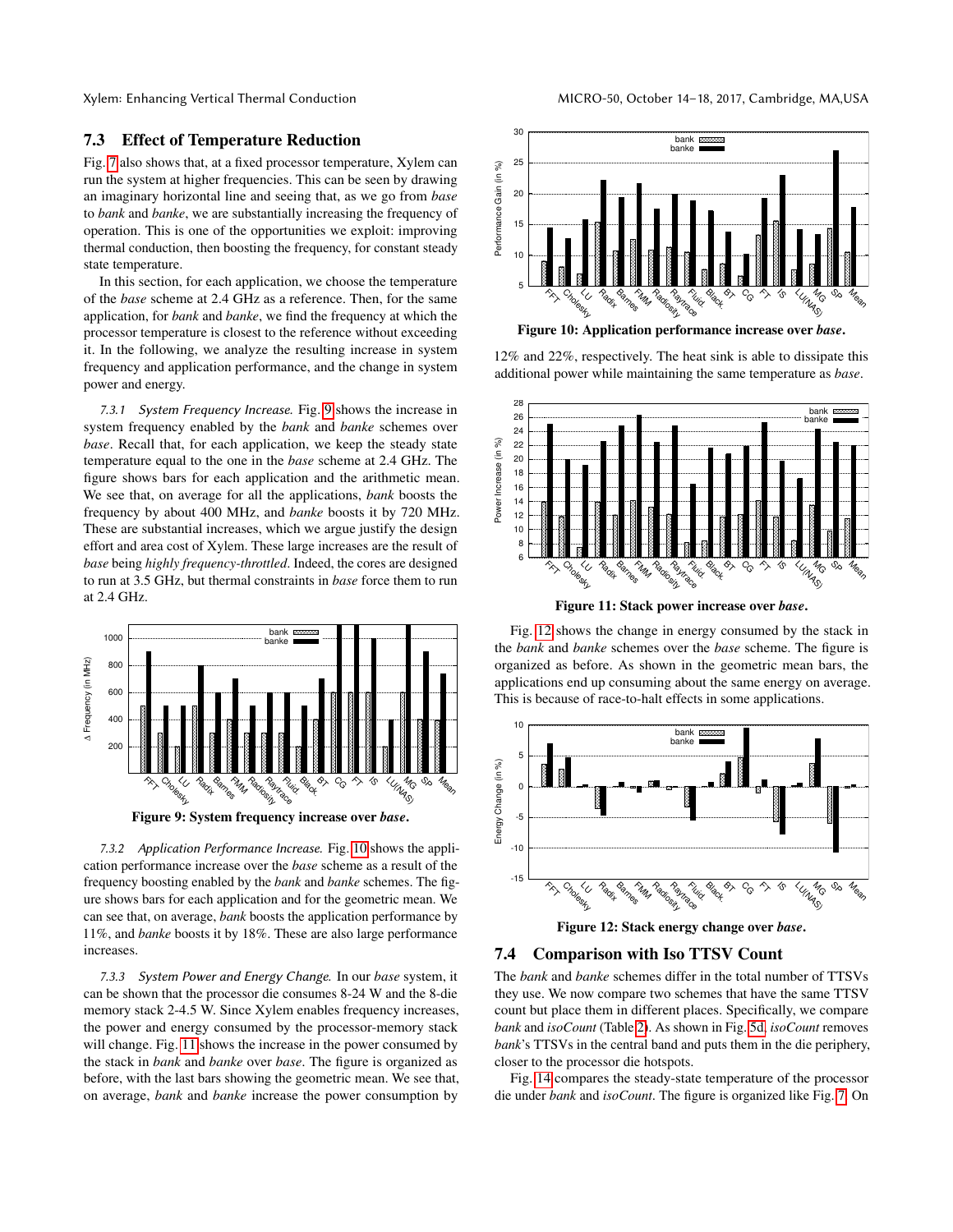<span id="page-9-1"></span>

average across all applications, it is shown that *isoCount* reduces the temperature by  $3.7 \text{ °C}$  over *bank*. This is slightly less than what *banke* accomplishes, and it shows that TTSV placement is important.

<span id="page-9-0"></span>

Figure 14: Impact of Xylem with iso TTSV count.

# 7.5 Impact of Xylem on Memory Temperature

Fig. [13](#page-9-1) shows the effect of Xylem on the steady-state temperature of the hottest (bottom-most) memory die. The figure is organized like Fig. [7,](#page-7-0) with each application evaluated for the same four schemes. As in Fig. [7,](#page-7-0) for some frequencies, some applications have temperature over the 95 ◦C limit of JEDEC specifications [\[13,](#page-12-24) [14,](#page-12-21) [38,](#page-12-25) [62\]](#page-13-6). A real system would prevent these temperatures through frequency throttling.

We can see that, with *base* at 2.4 GHz, the memory die reaches temperatures of nearly 90 ◦C in the most demanding applications. This is within JEDEC specifications, and is about  $10\degree$ C less than the processor temperature. We also see that *bank* and *banke* are effective at reducing DRAM temperatures, while *prior* is not.

As temperature increases, DRAM leakage increases, which manifests itself as increased refresh requirement. For DDRx [\[13,](#page-12-24) [14,](#page-12-21) [38\]](#page-12-25) and Wide I/O [\[62\]](#page-13-6) devices, the refresh period at 85  $\degree$ C is 64 ms, and is halved for every 10  $\degree$ C increase in temperature. With Xylem, we can increase the processor frequency and still keep the same processor and DRAM temperatures, hence keeping the same refresh power. The impact of higher refresh rates on system energy and performance has been evaluated in [\[19,](#page-12-26) [37\]](#page-12-27).

## 7.6 Conductivity( $\lambda$ )-Aware Techniques

We now evaluate our proposed  $\lambda$ -aware techniques. As per Sec. [5.2,](#page-5-1) in *bank* and *banke*, the inner cores have a lower average distance to the high vertical  $\lambda$  sites, compared to the outer cores.

7.6.1  $\lambda$ -Aware Thread Placement. In this experiment, we take a compute-intensive (LU-NAS) and a memory-intensive (IS) application, each with 4 threads. We place their threads in two configurations. In the *Outside* configuration, we place the LU threads (power intensive) on the outside cores (1, 4, 5 and 8 in Fig. [6\)](#page-4-2) and the IS threads in the inner cores (2, 3, 6 and 7). In the *Inside* configuration, we do the opposite. We then find the maximum frequency at which the processor hotspot temperature is still lower than  $T_{i,max}$ . We keep a single frequency die-wide.

Fig. [15](#page-9-2) shows the resulting frequencies for *base*, *bank* and *banke* for the two configurations. We see that, in *base*, the processor frequency is 100 MHz higher in *Inside* than in *Outside*. In *banke*, the gain increases to 200 MHz. These frequency gains come from the inner cores' lower average distance to the high vertical  $\lambda$  sites. This experiment shows the effect of  $\lambda$ -aware thread placement.

<span id="page-9-2"></span>

Figure 15: Exploiting  $\lambda$ -aware thread placement.

7.6.2 λ-Aware Frequency Boosting. We now run two instances of the same application with 4 threads each. One instance runs on the inner 4 cores, while the other on the outer 4 cores. We first bring the whole processor to the maximum frequency at which the processor hotspot temperature is lower than *Tj*,*max* (*Single Frequency*). Then, we further boost the frequency of only the inner cores until they also reach *Tj*,*max* (*Multiple Frequency*). We perform this experiment for all the applications, and take the average.

Fig. [16](#page-9-3) shows the resulting frequencies for *base*, *bank* and *banke*. We see that, in *base*, there is practically no difference between the two bars: we cannot boost the inner cores much. However, in *banke*, thanks to the inner cores being on average closer to the high vertical  $\lambda$  sites, we can boost their frequency by 100MHz. This is  $\lambda$ -aware frequency boosting.

<span id="page-9-3"></span>

Figure 16: Exploiting  $\lambda$ -aware frequency boosting.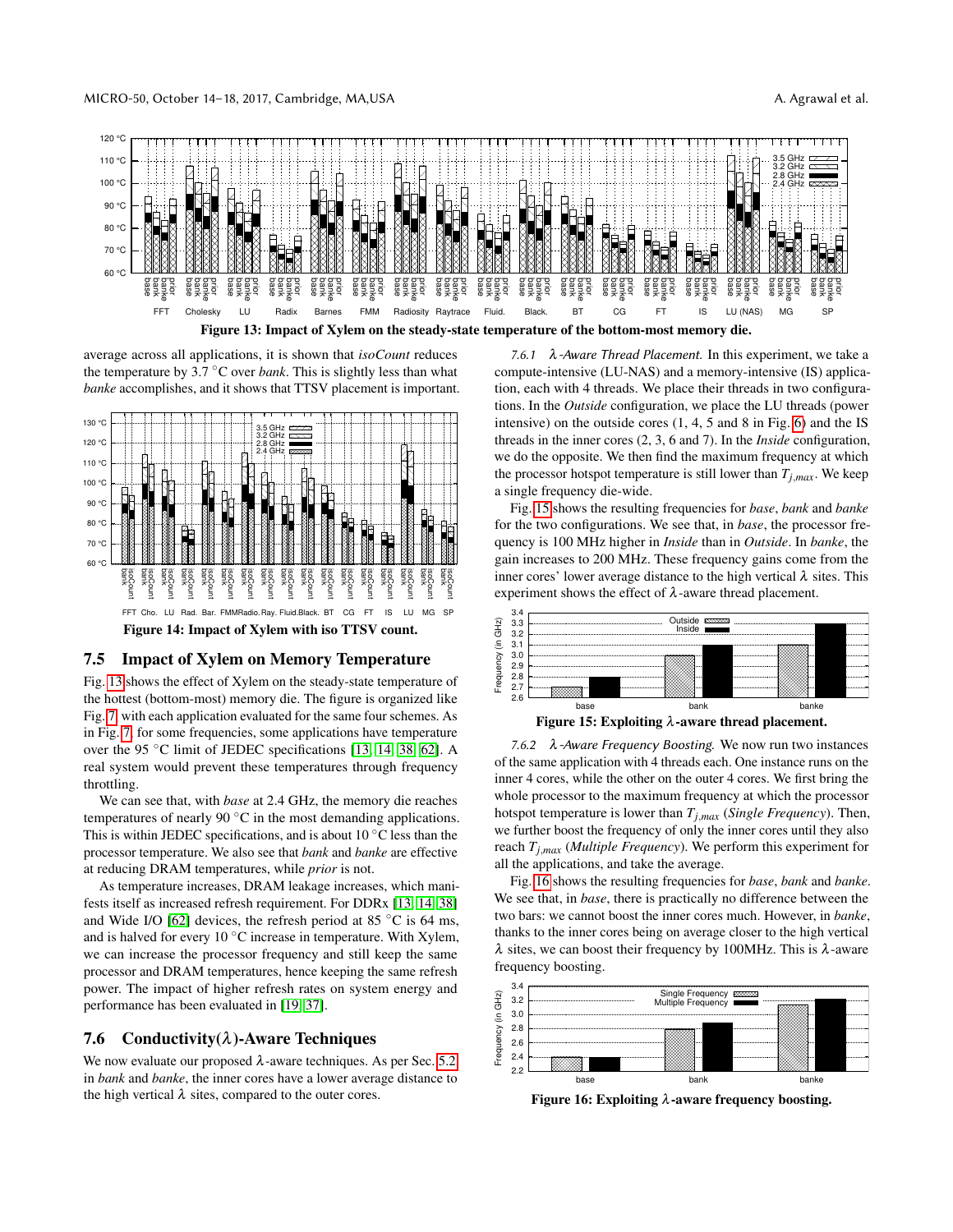7.6.3 λ-Aware Thread Migration. We now take two threads of a given application and migrate them every 30 ms, either amongst the four inner cores (*Inner*) or amongst the four outer ones (*Outer*). We measure the hotspot temperature of the processor die. Fig. [17](#page-10-0) shows the average results across all the applications for *base*, *bank* and *banke*, always at the same frequency. We see that, in *base*, migrating amongst inner cores reduces the hotspot temperature by only  $\approx 0.4$ ◦C over migrating amongst outer cores. However, in *banke*, thanks to the inner cores being on average closer to the high vertical  $\lambda$  sites, the temperature reduces by  $\approx$ 1.5 °C. This is the effect of  $\lambda$ -aware thread migration, which reduces the thermal stress of processors for the same frequency.

<span id="page-10-0"></span>

Figure 17: Temperature of the processor die when exploiting λ-aware thread migration.

Note that the frequency boosting (100-200 MHz) and temperature reduction (1.5  $\textdegree$ C) from λ-aware techniques is *in addition* to the 400-720 MHz increase and 5-8.4  $\degree$ C reduction obtained by aligning and shorting dummy  $\mu$ bumps with TTSVs.

## 7.7 Sensitivity Analysis

Finally, we perform a short sensitivity analysis of two important parameters: die thickness and number of memory dies in the stack.

7.7.1 Effect of the Die Thickness. For a constant TSV aspect ratio, die thinning is attractive for increasing TSV interconnect density. However, die thinning worsens chip temperatures because it inhibits lateral heat spreading. Fig. [18](#page-10-1) shows the effect of thinning all the dies in the stack on processor temperature, averaged over all applications, at 2.4 GHz. The figure shows 3 sets of bars, each corresponding to a different die thickness. Each set has 3 bars, corresponding to *base*, *bank* and *banke*. As expected, processor temperatures become worse with die thinning. Hence, there is a trade off between TSV interconnect density and chip temperatures. Emma et al. [\[16\]](#page-12-8) made the same observation.

<span id="page-10-1"></span>

Figure 18: Impact of die thickness on processor temperature.

7.7.2 Effect of the Number of Memory Dies. Intuitively, increasing the number of memory dies increases the number of transistors and, hence, the total power consumed in the stack. It also increases the distance of the processor die from the heat sink. Therefore, we expect the processor temperatures to increase.

Fig. [19](#page-10-2) shows the effect of the number of memory dies in the stack on processor temperature, averaged over all applications, at 2.4 GHz. The figure shows 3 sets of bars, each corresponding to a different number of memory dies in the stack. Each set has 3 bars, as above. As expected, the processor temperatures become worse with an increasing number of memory dies.

<span id="page-10-2"></span>

Figure 19: Impact of the number of memory dies on the processor temperature.

## 8 RELATED WORK

Some works examine algorithms to place TTSVs and minimize their count [\[12,](#page-11-3) [22,](#page-12-1) [23,](#page-12-2) [54,](#page-13-1) [59\]](#page-13-2), but we find that these works either do not consider some physical implementation issues of TSVs, or use D2D layer parameters that are too aggressive. In either case, they do not fully consider the D2D layer resistance. So, TTSV placements alone appear to offer thermal savings.

Goplen and Sapatnekar [\[22,](#page-12-1) [23\]](#page-12-2) reserve certain regions, called thermal via regions, for TTSV placement. These regions are uniformly placed throughout the chip and occupy 10% of the chip area. Their algorithm determines the number of TTSVs in each of these regions to minimize the overall TTSV count. However, their algorithm is applicable only for standard cells. In addition, one should not place TTSVs uniformly in a memory die, since they disrupt the regular DRAM array layout. Further, in general, the memory vendor does not have information about the processor power densities or hotspots needed by the algorithm. Moreover, their evaluation uses a D2D layer thickness of 0.7  $\mu$ m. This value is over 20x lower than the state of the art and, therefore, the effects of the D2D layer resistance are not considered. Finally, a 10% area overhead is substantial.

Cong and Zhang [\[12\]](#page-11-3) propose a heuristic algorithm to minimize TTSV count in a more generic layout of blocks in a die. The algorithm requires knowledge of all the layers of the stack, which is not available to a memory vendor. Also, the TTSVs are assumed to directly connect to the metal layers of the adjacent die. As a result, the work does not consider the physical implementation of TTSVs or the presence of the D2D layer.

Ganeshpure and Kundu [\[18\]](#page-12-28) propose Heat Pipes as a heat transfer mechanism, where placing TTSVs directly at the hotspots is difficult due to wiring congestion. Chen et al. [\[7\]](#page-11-10) propose an algorithm for TSV placement with the goal of mitigating the lateral thermal blockage effects of TSVs.

Emma et al. [\[16\]](#page-12-8) propose different modes of operation for processoron-processor stacking. They analyze the impact of die thickness and hotspot offset on temperature. They do not propose temperaturereducing techniques.

Puttaswamy and Loh [\[47,](#page-13-20) [48\]](#page-13-21) propose and analyze techniques for thermal management for a 3D *processor* (not a generic 3D processormemory organization). In Thermal Herding, they propose moving the hottest datapaths (16 LSBs) closest to the heat sink. Extending their proposal to a generic 3D processor-memory stack would imply moving the processor die closest to the heat sink, resulting in our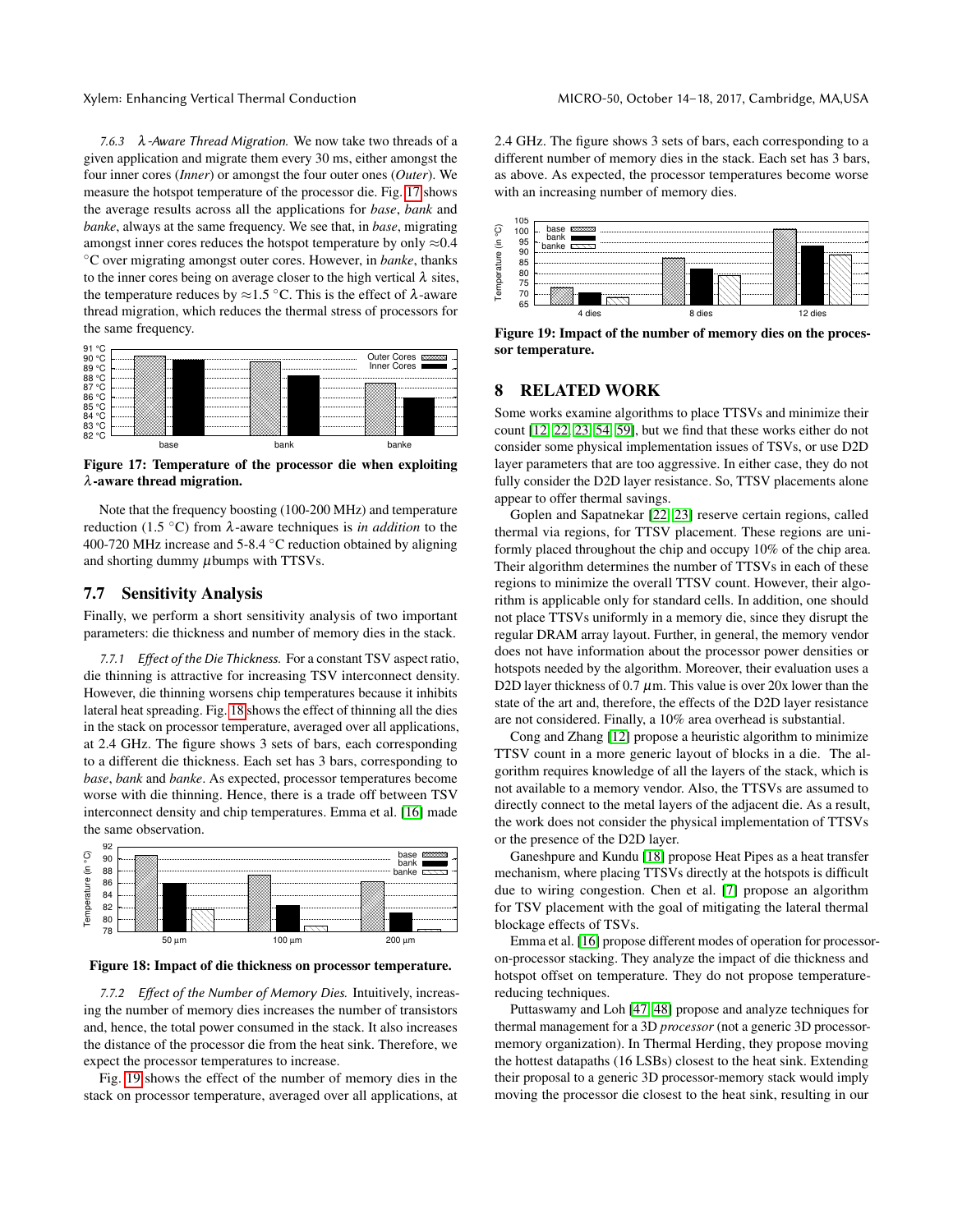"processor-on-top" configuration. Also, they do not discuss the issues of thermal resistance, TTSVs, the D2D layer, or  $\mu$ bumps.

Black et al. [\[3\]](#page-11-8) and Loh [\[36\]](#page-12-3) look at the performance benefits and thermal challenges of a 3D processor-memory stack. Black et al.'s thermal analysis is for a 2-die stack (a processor and a memory die in a f2f configuration). They discuss the impact of the D2D layer and the frontside metal layer conductivity on temperature. However, both works assume a "processor-on-top" configuration. In addition, Loh assumes that the D2D layer has a  $\lambda$ =100 W/m-K (which is 1/4 of that of bulk Cu), and a thickness of  $2 \mu$ m. In practice, according to experimental measurements by Colgan et al. at IBM [\[9,](#page-11-4) [11\]](#page-11-5) and Matsumoto et al. [\[39\]](#page-12-5), the D2D has a  $\lambda$  that is 65x smaller, and a thickness that is about 10x higher. Hence, after adding 16 stacked DRAM dies, [\[36\]](#page-12-3) observes only a 10 ◦C maximum temperature increase.

Milojevic et al. [\[42\]](#page-12-29) characterize a multicore with 16 2-wide cores and two DRAM dies on top. They use a passive heat sink and no TTSVs, and still attain safe temperatures. We use a more power-hungry design point, due to our wider-issue cores and higher frequencies. Specifically, our *base* system consumes up to 24 W in the processor die and 4.5 W in memory dies, for a total of 28.5 W (or 44 W for *banke*); their design consumes a maximum of 18 W. In addition, our design has 8 D2D layers of high thermal resistance in series, while their design only has 2. As a result, to keep safe temperatures in our processor die (Figure [7\)](#page-7-0) and bottom-most memory (Figure [13\)](#page-9-1), we need TTSVs with alignment and shorting (in addition to an active heat sink).

Smart Refresh [\[19\]](#page-12-26) considers the impact of higher refresh rates in DRAMs, due to higher temperatures in a 3D stack. The performance impact due to higher temperatures in stacked DRAM is also studied by Loi et al. [\[37\]](#page-12-27).

3D-MAPS [\[32\]](#page-12-13) and Centip3De [\[15\]](#page-12-12) are two 3D research prototypes. 3D-MAPS has 2 dies in a "processor-on-top" configuration. The cores run at 277 MHz with a peak power of 4 W. Centip3De has 7 dies also in a "logic-on-top" configuration. However, the cores operate in the NTV regime with a frequency of 10 to 80 MHz. Commercial 3D systems will want to have much higher frequencies, and require aggressive thermal techniques similar to those in our paper.

# 9 CONCLUSION

This paper made four contributions. First, unlike in prior work, it observed that the D2D layers are the main thermal bottleneck in processor-memory stacks, and showed that standalone TTSVs are ineffective. Second, it proposed the creation of pillars of high thermal conduction through the D2D layer by aligning and shorting dummy µbumps with TTSVs. Third, it observed that enhanced conduction through the D2D layers presents an opportunity: the resulting thermal headroom can be consumed by boosting processor frequency and, hence, improve application performance. Finally, it introduced three new architectural improvements that leverage the enhanced local conduction around the aligned and shorted dummy  $μ$ bump-TTSV sites:  $λ$ -aware thread placement,  $λ$ -aware frequency boosting, and  $\lambda$ -aware thread migration.

We evaluated our scheme, called *Xylem*, using simulations of an 8 core processor at 2.4 GHz and 8 DRAM dies on top.  $\mu$ Bump-TTSV alignment and shorting in a generic and in a customized Xylem

design enabled an average increase in the processor frequency of 400 MHz and 720 MHz, repectively, at an area overhead of 0.63% and 0.81%, respectively. This improved the average application performance by 11% and 18%, respectively. Moreover, applying Xylem's λ-aware improvements enabled further gains.

# 10 ACKNOWLEDGMENT

This work was supported in part by NSF grant CCF-1649432.

## **REFERENCES**

- <span id="page-11-11"></span>[1] K. Athikulwongse, A. Chakraborty, J. S. Yang, D. Z. Pan, and S. K. Lim. 2010. Stress-Driven 3D-IC Placement with TSV Keep-Out Zone and Regularity Study. In *IEEE International Conference on Computer-Aided Design*.
- <span id="page-11-0"></span>[2] K. Banerjee, S. J. Souri, P. Kapur, and K. C. Saraswat. 2001. 3-D ICs: A Novel Chip Design for Improving Deep-Submicrometer Interconnect Performance and Systems-on-Chip Integration. *Proc. IEEE* (May 2001).
- <span id="page-11-8"></span>[3] B. Black, M. Annavaram, N. Brekelbaum, J. DeVale, L. Jiang, G. H. Loh, D. McCauley, P. Morrow, D. W. Nelson, D. Pantuso, P. Reed, J. Rupley, S. Sadasivan, J. Shen, and C. Webb. 2006. Die Stacking (3D) Microarchitecture. In *IEEE International Symposium on Microarchitecture*.
- <span id="page-11-1"></span>[4] S. Borkar. 2011. 3D Integration for Energy Efficient System Design. In *IEEE Design Automation Conference*.
- <span id="page-11-6"></span>[5] Erh-Hao Chen, Tzu-Chien Hsu, Cha-Hsin Lin, Pei-Jer Tzeng, Chung-Chih Wang, Shang-Chun Chen, Jui-Chin Chen, Chien-Chou Chen, Yu-Chen Hsin, Po-Chih Chang, Yiu-Hsiang Chang, Shin-Chiang Chen, Yu ming Lin, Sue-Chen Liao, and Tzu-Kun Ku. 2013. Fine-pitch Backside Via-last TSV Process with Optimization on Temporary Glue and Bonding Conditions. In *IEEE Electronic Components and Technology Conference*.
- <span id="page-11-7"></span>[6] K.N. Chen and C.S. Tan. 2011. Integration Schemes and Enabling Technologies for Three-Dimensional Integrated Circuits. *IET Computers & Digital Techniques* (May 2011).
- <span id="page-11-10"></span>[7] Y. Chen, E. Kursun, D. Motschman, C. Johnson, and Y. Xie. 2011. Analysis and Mitigation of Lateral Thermal Blockage Effect of Through-Silicon-Via in 3D IC Designs. In *International Symposium on Low Power Electronics and Design*.
- <span id="page-11-2"></span>[8] T. Y. Chiang, S. J. Souri, C. H. Chui, and K.C. Saraswat. 2001. Thermal Analysis of Heterogeneous 3D ICs with Various Integration Scenarios. In *International Electron Devices Meeting*.
- <span id="page-11-4"></span>[9] E. G. Colgan, P. Andry, B. Dang, J. H. Magerlein, J. Maria, R. J. Polastre, and J. Wakil. 2012. Measurement of Microbump Thermal Resistance in 3D Chip Stacks. In *IEEE Semiconductor Thermal Measurement and Management Symposium*.
- <span id="page-11-9"></span>[10] E. G. Colgan, R. J. Polastre, J. Knickerbocker, J. Wakil, J. Gambino, and K. Tallman. 2013. Measurement of Back End of Line Thermal Resistance for 3D Chip Stacks. In *IEEE Semiconductor Thermal Measurement and Management Symposium*.
- <span id="page-11-5"></span>[11] E. G. Colgan and J. Wakil. 2013. Measured Thermal Resistance of Microbumps in 3D Chip Stacks. (March 2013). http://www.electronics-cooling.[com/2013/03/measured](http://www.electronics-cooling.com/2013/03/measured-thermal-resistance-of-microbumps-in-3d-chip-stacks/)[thermal-resistance-of-microbumps-in-3d-chip-stacks/](http://www.electronics-cooling.com/2013/03/measured-thermal-resistance-of-microbumps-in-3d-chip-stacks/)
- <span id="page-11-3"></span>[12] J. Cong and Y. Zhang. 2005. Thermal Via Planning for 3-D ICs. In *IEEE International Conference on Computer-Aided Design*.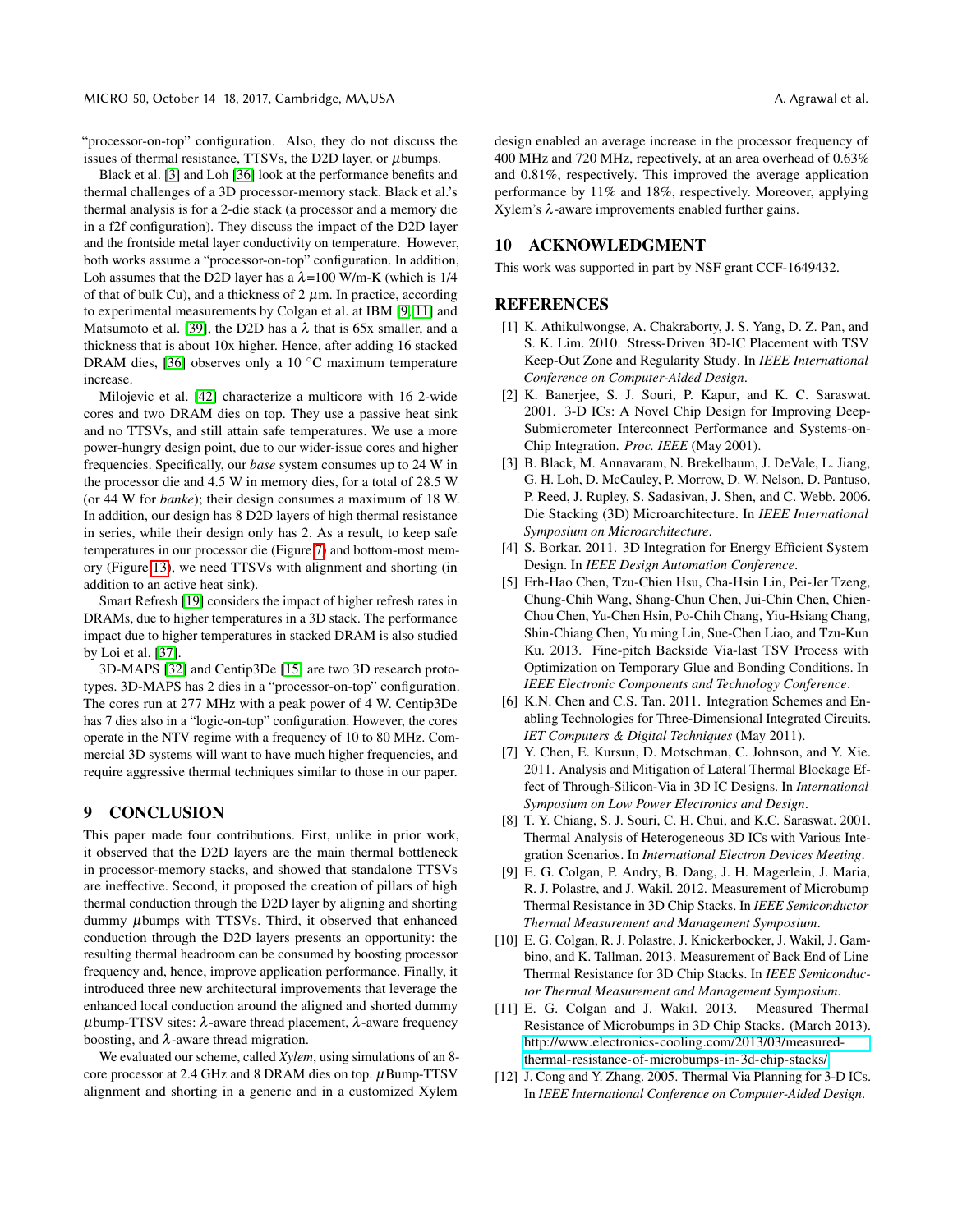- <span id="page-12-24"></span>[13] DDR2 SDRAM Standard. 2009. http://www.jedec.org/standards-documents/docs/jesd-79-2e. (2009).
- <span id="page-12-21"></span>[14] DDR3 SDRAM Standard. 2012. http://www.jedec.org/standards-documents/docs/jesd-79-3d. (2012).
- <span id="page-12-12"></span>[15] R. G. Dreslinski, D. Fick, B. Giridhar, G. Kim, S. Seo, M. Fojtik, S. Satpathy, Y. Lee, D. Kim, N. Liu, M. Wieckowski, G. Chen, D. Sylvester, D. Blaauw, and T. Mudge. 2013. Centip3De: A 64-Core, 3D Stacked Near-Threshold System. *IEEE Micro* (Mar. 2013).
- <span id="page-12-8"></span>[16] P. Emma, A. Buyuktosunoglu, M. Healy, K. Kailas, V. Puente, R. Yu, A. Hartstein, P. Bose, and J. Moreno. 2014. 3D Stacking of High-Performance Processors. In *IEEE International Symposium on High-Performance Computer Architecture*.
- <span id="page-12-23"></span>[17] G. G. Faust, R. Zhang, K. Skadron, M.R. Stan, and B.H. Meyer. 2012. ArchFP: Rapid Prototyping of pre-RTL Floorplans. In *IEEE International Conference on VLSI and System-on-Chip*. http://lava.cs.virginia.[edu/archfp/](http://lava.cs.virginia.edu/archfp/)
- <span id="page-12-28"></span>[18] K. Ganeshpure and S. Kundu. 2012. Reducing Temperature Variation in 3D Integrated Circuits Using Heat Pipes. In *IEEE Symposium on VLSI*.
- <span id="page-12-26"></span>[19] M. Ghosh and H.-H. Lee. 2007. Smart Refresh: An Enhanced Memory Controller Design for Reducing Energy in Conventional and 3D Die-Stacked DRAMs. In *IEEE International Symposium on Microarchitecture*.
- <span id="page-12-14"></span>[20] R. Golla and P. Jordan. 2011. T4: A Highly Threaded Serveron-a-Chip with Native Support for Heterogeneous Computing. In *Hot Chips: A Symposium on High Performance Chips*.
- <span id="page-12-16"></span>[21] M. Gomaa, M. D. Powell, and T. N. Vijaykumar. 2004. Heatand-Run: Leveraging SMT and CMP to Manage Power Density Through the Operating System. In *International Conference on Architectural Support for Programming Languages and Operating Systems*.
- <span id="page-12-1"></span>[22] B. Goplen and S. S. Sapatnekar. 2005. Thermal Via Placement in 3D ICs. In *International Symposium on Physical Design*.
- <span id="page-12-2"></span>[23] B. Goplen and S. S. Sapatnekar. 2006. Placement of Thermal Vias in 3-D ICs Using Various Thermal Objectives. *IEEE Transactions on Computer-Aided Design of Integrated Circuits and Systems* (Apr. 2006).
- <span id="page-12-17"></span>[24] S. Heo, K. Barr, and K. Asanovic. 2003. Reducing Power Density through Activity Migration. In *International Symposium on Low Power Electronics and Design*.
- <span id="page-12-11"></span>[25] High Bandwidth Memory (HBM) Standard. 2013. http://www.jedec.org/standards-documents/results/jesd235. (2013).
- <span id="page-12-20"></span>[26] W. Huang, S. Ghosh, S. Velusamy, K. Sankaranarayanan, K. Skadron, and M.R. Stan. 2006. HotSpot: A Compact Thermal Modeling Methodology for Early-Stage VLSI Design. *IEEE Transactions on Very Large Scale Integration (VLSI) Systems* (2006). http://lava.cs.virginia.[edu/HotSpot/index](http://lava.cs.virginia.edu/HotSpot/index.htm).htm
- <span id="page-12-10"></span>[27] Hybrid Memory Cube Consortium. 2012. http://hybridmemorycube.org/. (2012).
- <span id="page-12-19"></span>[28] International Technology Roadmap for Semiconductors (ITRS). 2012. http://www.itrs2.net. (2012).
- <span id="page-12-7"></span>[29] S. C. Johnson. 2009. Via first, middle, last, or after? *3D Packaging Newsletter on 3D IC, TSV, WLP & Embedded Technologies* (Dec. 2009). http://www.i-micronews.[com/upload%](http://www.i-micronews.com/upload%5Cnewsletter%5C3DNov09.pdf) [5Cnewsletter%5C3DNov09](http://www.i-micronews.com/upload%5Cnewsletter%5C3DNov09.pdf).pdf
- <span id="page-12-15"></span>[30] R. Kalla. 2009. POWER7: IBM's Next Generation POWER Microprocessor. In *Hot Chips: A Symposium on High Performance Chips*.
- <span id="page-12-4"></span>[31] S. Kikuchi, M. Suwada, H. Onuki, Y. Iwakiri, and N. Nakamura. 2015. Thermal Characterization and Modeling of BEOL for 3D Integration. In *IEEE CPMT Symposium Japan*.
- <span id="page-12-13"></span>[32] D. H. Kim, K. Athikulwongse, M. Healy, M. Hossain, M. Jung, I. Khorosh, G. Kumar, Y.-J. Lee, D. Lewis, T.-W. Lin, C. Liu, S. Panth, M. Pathak, M. Ren, G. Shen, T. Song, D. H. Woo, X. Zhao, J. Kim, H. Choi, G. Loh, H. H. Lee, and S. K. Lim. 2012. 3D-MAPS: 3D Massively Parallel Processor with Stacked Memory. In *IEEE International Solid-State Circuits Conference*.
- <span id="page-12-9"></span>[33] Jung-Sik Kim, Chi Sung Oh, Hocheol Lee, Donghyuk Lee, Hyong-Ryol Hwang, Sooman Hwang, Byongwook Na, Joungwook Moon, Jin-Guk Kim, Hanna Park, Jang-Woo Ryu, Kiwon Park, Sang-Kyu Kang, So-Young Kim, Hoyoung Kim, Jong-Min Bang, Hyunyoon Cho, Minsoo Jang, Cheolmin Han, Jung-Bae Lee, Kyehyun Kyung, Joo-Sun Choi, and Young-Hyun Jun. 2011. A 1.2V 12.8GB/s 2Gb Mobile Wide-I/O DRAM with 4x128 I/Os Using TSV-Based Stacking. In *IEEE International Solid-State Circuits Conference*.
- <span id="page-12-0"></span>[34] M. Koyanagi, H. Kurino, K.-W. Lee, K. Sakuma, N. Miyakawa, and H. Itani. 1998. Future System-On-Silicon LSI Chips. *IEEE Micro* (Jul. 1998).
- <span id="page-12-22"></span>[35] Sheng Li, Jung Ho Ahn, Richard D. Strong, Jay B. Brockman, Dean M. Tullsen, and Norman P. Jouppi. 2009. McPAT: An Integrated Power, Area, and Timing Modeling Framework for Multicore and Manycore Architectures. In *International Symposium on Microarchitecture*.
- <span id="page-12-3"></span>[36] G.H. Loh. 2008. 3D-Stacked Memory Architectures for Multicore Processors. In *International Symposium on Computer Architecture*.
- <span id="page-12-27"></span>[37] G.L. Loi, B. Agrawal, N. Srivastava, S.-C. Lin, T. Sherwood, and K. Banerjee. 2006. A Thermally-Aware Performance Analysis of Vertically Integrated (3-D) Processor-Memory Hierarchy. In *Design Automation Conference*.
- <span id="page-12-25"></span>[38] Low Power DDR3 SDRAM Standard. 2013. http://www.jedec.org/standards-documents/results/jesd209-3. (2013).
- <span id="page-12-5"></span>[39] K. Matsumoto, S. Ibaraki, K. Sakuma, K. Sueoka, H. Kikuchi, Y. Orii, and F. Yamada. 2010. Thermal Resistance Evaluation of a Three-dimensional (3D) Chip Stack. In *Electronics Packaging Technology Conference*.
- <span id="page-12-6"></span>[40] S. Melamed, K. Kikuchi, and M. Aoyagi. 2015. Sensitivity of the Thermal Profile of Bump-Bonded 3D Systems to Inter-Die Bonding Layer Properties. In *IEEE CPMT Symposium Japan*.
- <span id="page-12-18"></span>[41] J. Meng, K. Kawakami, and A. K. Coskun. 2012. Optimizing Energy Efficiency of 3-D Multicore Systems with Stacked DRAM under Power and Thermal Constraints. In *IEEE Design Automation Conference*.
- <span id="page-12-29"></span>[42] D. Milojevic, S. Idgunji, D. Jevdjic, E. Ozer, P. Lotfi-Kamran, A. Panteli, A. Prodromou, C. Nicopoulos, D. Hardy, B. Falsafi,